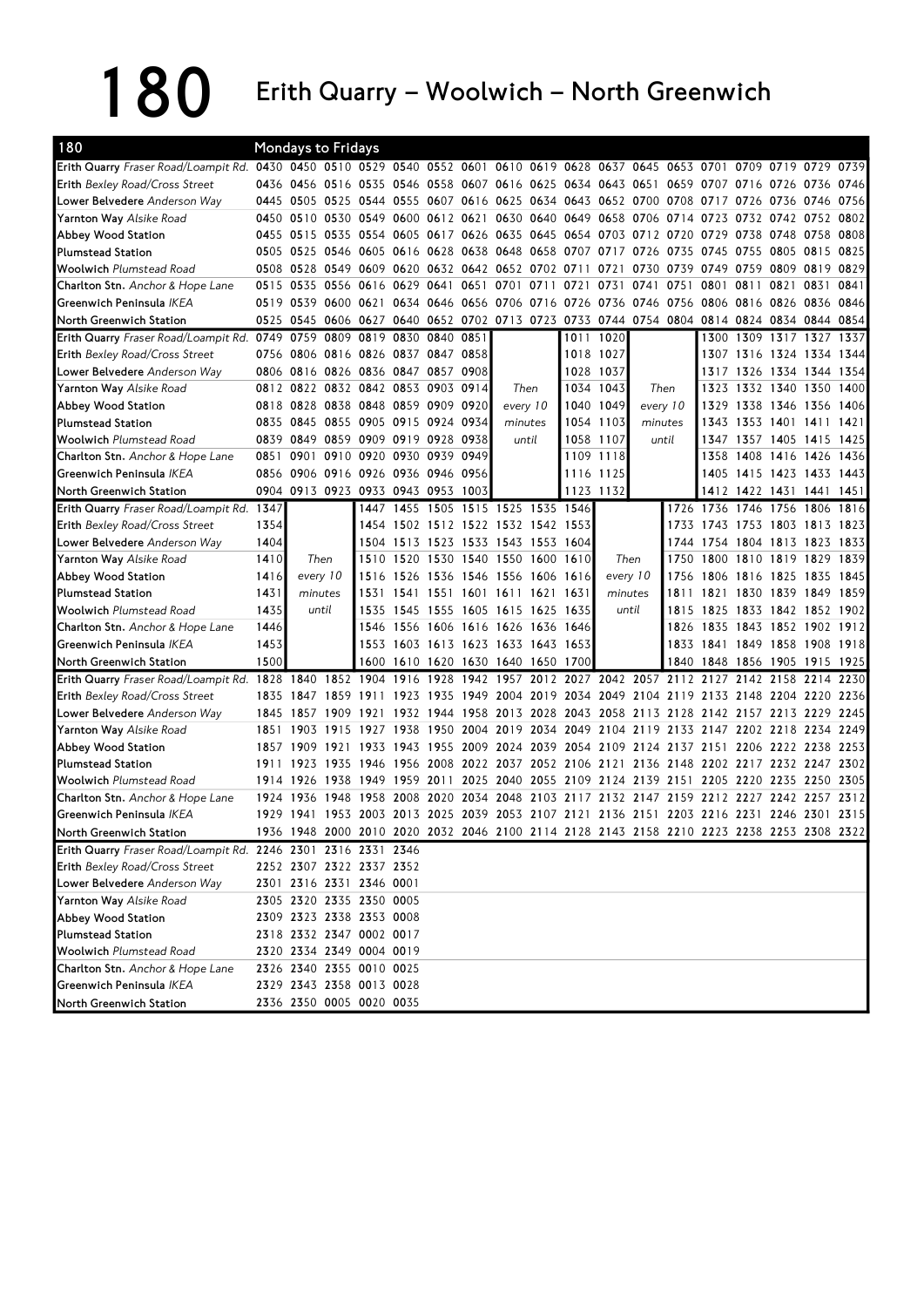| Erith Quarry Fraser Road/Loampit Rd. 0430 0500 0525 0545 0605 0625 0645 0705 0717 0729 0740 0750 0800 0810 0820 0829 0838 0848<br>Erith Bexley Road/Cross Street<br>0436 0506 0531 0551 0611 0631 0651 0711 0723 0735 0746 0756 0806 0816 0826 0835 0844 0854<br>0444 0514 0540 0600 0620 0640 0700 0720 0732 0744 0755 0805 0815 0825 0835 0844 0853 0903<br><b>Lower Belvedere</b> Anderson Way<br>0449 0519 0545 0605 0625 0645 0705<br>0725 0737 0749 0800 0810 0820 0830<br>0840 0849 0858<br>0908<br><b>Yarnton Way</b> Alsike Road<br>0453 0523 0550 0610 0630 0650 0710 0730 0742 0754 0805 0815 0825 0835 0845 0854 0903 0913<br>Abbey Wood Station<br>0503 0533 0601 0621 0641 0701 0721 0741 0753 0805 0816 0826 0836 0846 0856 0905 0915 0925<br><b>Plumstead Station</b><br><b>Woolwich</b> Plumstead Road<br>0506 0536 0604 0624 0645 0705 0725<br>0745 0757 0809 0820 0830 0840 0850<br>0900 0909 0919 0929<br>0512 0542 0611 0632 0653 0713 0733 0753 0805 0817 0828 0838 0848 0858 0908 0918 0928 0938<br><b>Charlton Stn.</b> Anchor & Hope Lane<br>Greenwich Peninsula IKEA<br>0516 0546 0616 0637 0658 0718 0738 0758 0810 0822 0833 0843 0853 0903 0913 0923 0933 0944<br>0551 0622 0643 0704 0724 0744 0804 0816 0828 0839 0849 0859 0909 0919 0929 0939 0950<br>North Greenwich Station<br>0521<br>Erith Quarry Fraser Road/Loampit Rd. 0857<br>0906 0915 0924 0932 0941 0951<br>1001 1011<br>1021<br>1031<br>1041<br>1051<br>1101<br>1111<br>1121<br>1131<br>1141<br><b>Erith Bexley Road/Cross Street</b><br>0903 0913 0922 0931 0939 0948 0958 1008 1018 1028 1038 1048 1058 1108 1118 1128 1138 1148<br>0949 0958 1008 1018 1028 1038 1048 1058 1108 1118 1128 1138 1148 1158<br>Lower Belvedere Anderson Way<br>0913 0923 0932 0941<br>0918 0928 0937 0946 0954 1003 1013 1023 1033 1043 1053 1103 1113 1123 1133 1143 1153 1203<br><b>Yarnton Way</b> Alsike Road<br>0923 0933 0942 0951 1000 1009<br>1019 1029 1039 1049 1059 1109 1119 1129 1139 1149 1159 1209<br>Abbey Wood Station<br><b>Plumstead Station</b><br>0935 0945 0955 1005 1014 1023 1033 1043 1053 1103 1114 1124 1134 1144 1154 1204 1214 1224<br><b>Woolwich</b> Plumstead Road<br>0939 0949 0959 1009 1018 1027 1037 1047 1057 1107 1118 1128 1138 1148 1158 1208 1218 1228<br>0948 0958<br>1008 1018 1028 1038 1048 1058 1108 1118 1129 1139 1149 1159 1209 1219 1229 1239<br>Charlton Stn. Anchor & Hope Lane<br>0954 1004 1014 1024 1034 1044 1054 1104 1114 1124 1135 1145 1155 1205 1216 1226 1236<br>Greenwich Peninsula IKEA<br>1246<br>1031 1041 1051 1101 1111 1121 1131 1142 1152 1202 1212 1223 1233 1243 1253<br>North Greenwich Station<br>1001 1011 1021<br>Erith Quarry Fraser Road/Loampit Rd. 1150<br>1230 1239 1248<br>1200<br>1210 1220<br>1257 1306<br>1406 1417<br>1517 1527 1537<br><b>Erith Bexley Road/Cross Street</b><br>1157 1207 1217 1227 1237 1246 1255 1304 1313<br>1413 1424<br>1524 1534 1544<br>1423 1434<br>Lower Belvedere Anderson Way<br>1207 1217 1227 1237 1247 1256 1305 1314 1323<br>1534 1544 1554<br>1212 1222 1232 1242 1252 1301 1310 1319 1328<br>1428 1439<br>Then<br>1539 1549 1559<br><b>Yarnton Way</b> Alsike Road<br>Then<br>1218 1228 1238 1248 1258 1307 1316 1325 1334<br>every 10<br>every 10<br>Abbey Wood Station<br>1434 1445<br>1545 1555 1605<br><b>Plumstead Station</b><br>1233 1243 1253 1303 1313 1322 1331 1340 1349<br>1449 1500<br>1600 1609 1619<br>minutes<br>minutes<br><b>Woolwich</b> Plumstead Road<br>1237 1247 1257 1307 1317 1326 1335 1344 1353<br>1453 1504<br>1604 1613 1623<br>until<br>until<br>1249 1259 1309 1319 1329 1338 1347 1356 1406<br>1506 1516<br>1625 1635<br>1616<br><b>Charlton Stn.</b> Anchor & Hope Lane<br>1256 1306 1316 1326 1336 1345 1355 1404 1414<br>1624 1633 1643<br>Greenwich Peninsula <i>IKEA</i><br>1514 1524<br>1303 1313 1323 1333 1343 1352 1402 1411 1421<br>North Greenwich Station<br>1521 1531<br>1631 1641 1651<br>1659 1709 1719 1729 1739 1749 1759 1809 1819 1829 1841<br>Erith Quarry Fraser Road/Loampit Rd. 1547 1557 1608 1618 1628 1638 1649<br>Erith Bexley Road/Cross Street<br>1554 1604 1615 1625<br>1635 1645 1656 1706 1716 1726 1736 1746 1756 1806 1816 1826 1836<br>1847<br>1625 1635<br>1645 1655 1706 1716 1726<br>1736 1746 1756 1806<br>1857<br><b>Lower Belvedere</b> Anderson Way<br>1604 1614<br>1816 1826 1836<br>1846<br><b>Yarnton Way</b> Alsike Road<br>1609 1619 1630 1640<br>1650 1700<br>1711<br>1721<br>1731<br>1741<br>1751<br>1801 1811 1821<br>1831 1841<br>1851<br>1902<br>Abbey Wood Station<br>1615 1625 1635 1645 1655 1705<br>1716 1726 1736 1746 1756 1806 1816 1826 1836 1846 1856<br>1907<br>1629 1639 1649 1659 1709 1719 1730 1740 1750 1800 1810 1820 1830 1840 1850 1900 1909 1920<br><b>Plumstead Station</b><br>1734 1744 1754<br>1804 1814 1824 1834 1844<br>1854 1904<br><b>Woolwich</b> Plumstead Road<br>1633 1643 1653 1703 1713 1723<br>1913 1923<br>1645 1655<br>1715<br>1725<br>1735<br>1745<br>1755 1805 1815 1825 1835 1844 1854<br>1933<br><b>Charlton Stn.</b> Anchor & Hope Lane<br>1705<br>1904 1913<br>1923<br>1653 1703 1713 1723 1733 1743 1753 1803 1813 1823 1833 1842 1850 1900 1910 1919 1929 1939<br>Greenwich Peninsula <i>IKEA</i><br>1701 1711 1721 1731 1741 1751 1801 1811 1821 1831 1841 1849 1857 1907 1917 1926 1936 1946<br>North Greenwich Station<br>Erith Quarry Fraser Road/Loampit Rd. 1853 1905 1917 1929 1941 1956 2011 2027 2043 2057 2112 2127 2142 2158 2214 2230 2246 2301<br>Erith Bexley Road/Cross Street<br>1859 1911 1923 1935 1947 2002 2017 2033 2049 2103 2118 2133 2148 2204 2220 2236 2252 2307<br>1909 1920 1932 1944 1956 2011 2026 2042 2058 2112 2127 2142 2157 2213 2229 2245 2301 2316<br><b>Lower Belvedere</b> Anderson Way<br>1914 1925 1937 1949 2001 2016 2031 2047 2103 2117 2132 2147 2202 2218 2234 2250 2305 2320<br><b>Yarnton Way</b> Alsike Road<br>1919 1930 1942 1954 2006 2021 2036 2051 2107 2121 2136 2151 2206 2222 2238 2253 2308 2323<br>Abbey Wood Station<br>1932 1943 1955 2007 2019 2034 2049 2104 2119 2133 2146 2201 2216 2231 2247 2302 2317 2332<br>Plumstead Station<br><b>Woolwich</b> Plumstead Road<br>1935 1946 1958 2010 2022 2037 2052 2107 2122 2136 2149 2204 2219 2234 2250 2305 2320 2335<br>Charlton Stn. Anchor & Hope Lane<br>1944 1955 2007 2019 2031 2046 2101 2116 2131 2144 2156 2211 2226 2241 2257 2312 2327 2342<br>1950 2001 2012 2024 2036 2051 2106 2121 2136 2148 2200 2215 2230 2245 2300 2315 2330 2345<br>Greenwich Peninsula <i>IKEA</i> |
|-----------------------------------------------------------------------------------------------------------------------------------------------------------------------------------------------------------------------------------------------------------------------------------------------------------------------------------------------------------------------------------------------------------------------------------------------------------------------------------------------------------------------------------------------------------------------------------------------------------------------------------------------------------------------------------------------------------------------------------------------------------------------------------------------------------------------------------------------------------------------------------------------------------------------------------------------------------------------------------------------------------------------------------------------------------------------------------------------------------------------------------------------------------------------------------------------------------------------------------------------------------------------------------------------------------------------------------------------------------------------------------------------------------------------------------------------------------------------------------------------------------------------------------------------------------------------------------------------------------------------------------------------------------------------------------------------------------------------------------------------------------------------------------------------------------------------------------------------------------------------------------------------------------------------------------------------------------------------------------------------------------------------------------------------------------------------------------------------------------------------------------------------------------------------------------------------------------------------------------------------------------------------------------------------------------------------------------------------------------------------------------------------------------------------------------------------------------------------------------------------------------------------------------------------------------------------------------------------------------------------------------------------------------------------------------------------------------------------------------------------------------------------------------------------------------------------------------------------------------------------------------------------------------------------------------------------------------------------------------------------------------------------------------------------------------------------------------------------------------------------------------------------------------------------------------------------------------------------------------------------------------------------------------------------------------------------------------------------------------------------------------------------------------------------------------------------------------------------------------------------------------------------------------------------------------------------------------------------------------------------------------------------------------------------------------------------------------------------------------------------------------------------------------------------------------------------------------------------------------------------------------------------------------------------------------------------------------------------------------------------------------------------------------------------------------------------------------------------------------------------------------------------------------------------------------------------------------------------------------------------------------------------------------------------------------------------------------------------------------------------------------------------------------------------------------------------------------------------------------------------------------------------------------------------------------------------------------------------------------------------------------------------------------------------------------------------------------------------------------------------------------------------------------------------------------------------------------------------------------------------------------------------------------------------------------------------------------------------------------------------------------------------------------------------------------------------------------------------------------------------------------------------------------------------------------------------------------------------------------------------------------------------------------------------------------------------------------------------------------------------------------------------------------------------------------------------------------------------------------------------------------------------------------------------------------------------------------------------------------------------------------------------------------------------------------------------------------------------------------------------------------------------------------------------------------------------------------------------------------------------------------------------------------------------------------------------------------------------------------------------------------------------------------------------------------------------------------------------------------------------------------------------------------------------------------------------------------------------------------------------------------------------------------------------------------------------------------------------------------------------------------------------------------------------------------------------------------------------------------------------------------------------------------------|
|                                                                                                                                                                                                                                                                                                                                                                                                                                                                                                                                                                                                                                                                                                                                                                                                                                                                                                                                                                                                                                                                                                                                                                                                                                                                                                                                                                                                                                                                                                                                                                                                                                                                                                                                                                                                                                                                                                                                                                                                                                                                                                                                                                                                                                                                                                                                                                                                                                                                                                                                                                                                                                                                                                                                                                                                                                                                                                                                                                                                                                                                                                                                                                                                                                                                                                                                                                                                                                                                                                                                                                                                                                                                                                                                                                                                                                                                                                                                                                                                                                                                                                                                                                                                                                                                                                                                                                                                                                                                                                                                                                                                                                                                                                                                                                                                                                                                                                                                                                                                                                                                                                                                                                                                                                                                                                                                                                                                                                                                                                                                                                                                                                                                                                                                                                                                                                                                                                                                                                                                                                                                                                                                                                                                                                                                                                                                                                                                                                                                                                                                         |
|                                                                                                                                                                                                                                                                                                                                                                                                                                                                                                                                                                                                                                                                                                                                                                                                                                                                                                                                                                                                                                                                                                                                                                                                                                                                                                                                                                                                                                                                                                                                                                                                                                                                                                                                                                                                                                                                                                                                                                                                                                                                                                                                                                                                                                                                                                                                                                                                                                                                                                                                                                                                                                                                                                                                                                                                                                                                                                                                                                                                                                                                                                                                                                                                                                                                                                                                                                                                                                                                                                                                                                                                                                                                                                                                                                                                                                                                                                                                                                                                                                                                                                                                                                                                                                                                                                                                                                                                                                                                                                                                                                                                                                                                                                                                                                                                                                                                                                                                                                                                                                                                                                                                                                                                                                                                                                                                                                                                                                                                                                                                                                                                                                                                                                                                                                                                                                                                                                                                                                                                                                                                                                                                                                                                                                                                                                                                                                                                                                                                                                                                         |
|                                                                                                                                                                                                                                                                                                                                                                                                                                                                                                                                                                                                                                                                                                                                                                                                                                                                                                                                                                                                                                                                                                                                                                                                                                                                                                                                                                                                                                                                                                                                                                                                                                                                                                                                                                                                                                                                                                                                                                                                                                                                                                                                                                                                                                                                                                                                                                                                                                                                                                                                                                                                                                                                                                                                                                                                                                                                                                                                                                                                                                                                                                                                                                                                                                                                                                                                                                                                                                                                                                                                                                                                                                                                                                                                                                                                                                                                                                                                                                                                                                                                                                                                                                                                                                                                                                                                                                                                                                                                                                                                                                                                                                                                                                                                                                                                                                                                                                                                                                                                                                                                                                                                                                                                                                                                                                                                                                                                                                                                                                                                                                                                                                                                                                                                                                                                                                                                                                                                                                                                                                                                                                                                                                                                                                                                                                                                                                                                                                                                                                                                         |
|                                                                                                                                                                                                                                                                                                                                                                                                                                                                                                                                                                                                                                                                                                                                                                                                                                                                                                                                                                                                                                                                                                                                                                                                                                                                                                                                                                                                                                                                                                                                                                                                                                                                                                                                                                                                                                                                                                                                                                                                                                                                                                                                                                                                                                                                                                                                                                                                                                                                                                                                                                                                                                                                                                                                                                                                                                                                                                                                                                                                                                                                                                                                                                                                                                                                                                                                                                                                                                                                                                                                                                                                                                                                                                                                                                                                                                                                                                                                                                                                                                                                                                                                                                                                                                                                                                                                                                                                                                                                                                                                                                                                                                                                                                                                                                                                                                                                                                                                                                                                                                                                                                                                                                                                                                                                                                                                                                                                                                                                                                                                                                                                                                                                                                                                                                                                                                                                                                                                                                                                                                                                                                                                                                                                                                                                                                                                                                                                                                                                                                                                         |
|                                                                                                                                                                                                                                                                                                                                                                                                                                                                                                                                                                                                                                                                                                                                                                                                                                                                                                                                                                                                                                                                                                                                                                                                                                                                                                                                                                                                                                                                                                                                                                                                                                                                                                                                                                                                                                                                                                                                                                                                                                                                                                                                                                                                                                                                                                                                                                                                                                                                                                                                                                                                                                                                                                                                                                                                                                                                                                                                                                                                                                                                                                                                                                                                                                                                                                                                                                                                                                                                                                                                                                                                                                                                                                                                                                                                                                                                                                                                                                                                                                                                                                                                                                                                                                                                                                                                                                                                                                                                                                                                                                                                                                                                                                                                                                                                                                                                                                                                                                                                                                                                                                                                                                                                                                                                                                                                                                                                                                                                                                                                                                                                                                                                                                                                                                                                                                                                                                                                                                                                                                                                                                                                                                                                                                                                                                                                                                                                                                                                                                                                         |
|                                                                                                                                                                                                                                                                                                                                                                                                                                                                                                                                                                                                                                                                                                                                                                                                                                                                                                                                                                                                                                                                                                                                                                                                                                                                                                                                                                                                                                                                                                                                                                                                                                                                                                                                                                                                                                                                                                                                                                                                                                                                                                                                                                                                                                                                                                                                                                                                                                                                                                                                                                                                                                                                                                                                                                                                                                                                                                                                                                                                                                                                                                                                                                                                                                                                                                                                                                                                                                                                                                                                                                                                                                                                                                                                                                                                                                                                                                                                                                                                                                                                                                                                                                                                                                                                                                                                                                                                                                                                                                                                                                                                                                                                                                                                                                                                                                                                                                                                                                                                                                                                                                                                                                                                                                                                                                                                                                                                                                                                                                                                                                                                                                                                                                                                                                                                                                                                                                                                                                                                                                                                                                                                                                                                                                                                                                                                                                                                                                                                                                                                         |
|                                                                                                                                                                                                                                                                                                                                                                                                                                                                                                                                                                                                                                                                                                                                                                                                                                                                                                                                                                                                                                                                                                                                                                                                                                                                                                                                                                                                                                                                                                                                                                                                                                                                                                                                                                                                                                                                                                                                                                                                                                                                                                                                                                                                                                                                                                                                                                                                                                                                                                                                                                                                                                                                                                                                                                                                                                                                                                                                                                                                                                                                                                                                                                                                                                                                                                                                                                                                                                                                                                                                                                                                                                                                                                                                                                                                                                                                                                                                                                                                                                                                                                                                                                                                                                                                                                                                                                                                                                                                                                                                                                                                                                                                                                                                                                                                                                                                                                                                                                                                                                                                                                                                                                                                                                                                                                                                                                                                                                                                                                                                                                                                                                                                                                                                                                                                                                                                                                                                                                                                                                                                                                                                                                                                                                                                                                                                                                                                                                                                                                                                         |
|                                                                                                                                                                                                                                                                                                                                                                                                                                                                                                                                                                                                                                                                                                                                                                                                                                                                                                                                                                                                                                                                                                                                                                                                                                                                                                                                                                                                                                                                                                                                                                                                                                                                                                                                                                                                                                                                                                                                                                                                                                                                                                                                                                                                                                                                                                                                                                                                                                                                                                                                                                                                                                                                                                                                                                                                                                                                                                                                                                                                                                                                                                                                                                                                                                                                                                                                                                                                                                                                                                                                                                                                                                                                                                                                                                                                                                                                                                                                                                                                                                                                                                                                                                                                                                                                                                                                                                                                                                                                                                                                                                                                                                                                                                                                                                                                                                                                                                                                                                                                                                                                                                                                                                                                                                                                                                                                                                                                                                                                                                                                                                                                                                                                                                                                                                                                                                                                                                                                                                                                                                                                                                                                                                                                                                                                                                                                                                                                                                                                                                                                         |
|                                                                                                                                                                                                                                                                                                                                                                                                                                                                                                                                                                                                                                                                                                                                                                                                                                                                                                                                                                                                                                                                                                                                                                                                                                                                                                                                                                                                                                                                                                                                                                                                                                                                                                                                                                                                                                                                                                                                                                                                                                                                                                                                                                                                                                                                                                                                                                                                                                                                                                                                                                                                                                                                                                                                                                                                                                                                                                                                                                                                                                                                                                                                                                                                                                                                                                                                                                                                                                                                                                                                                                                                                                                                                                                                                                                                                                                                                                                                                                                                                                                                                                                                                                                                                                                                                                                                                                                                                                                                                                                                                                                                                                                                                                                                                                                                                                                                                                                                                                                                                                                                                                                                                                                                                                                                                                                                                                                                                                                                                                                                                                                                                                                                                                                                                                                                                                                                                                                                                                                                                                                                                                                                                                                                                                                                                                                                                                                                                                                                                                                                         |
|                                                                                                                                                                                                                                                                                                                                                                                                                                                                                                                                                                                                                                                                                                                                                                                                                                                                                                                                                                                                                                                                                                                                                                                                                                                                                                                                                                                                                                                                                                                                                                                                                                                                                                                                                                                                                                                                                                                                                                                                                                                                                                                                                                                                                                                                                                                                                                                                                                                                                                                                                                                                                                                                                                                                                                                                                                                                                                                                                                                                                                                                                                                                                                                                                                                                                                                                                                                                                                                                                                                                                                                                                                                                                                                                                                                                                                                                                                                                                                                                                                                                                                                                                                                                                                                                                                                                                                                                                                                                                                                                                                                                                                                                                                                                                                                                                                                                                                                                                                                                                                                                                                                                                                                                                                                                                                                                                                                                                                                                                                                                                                                                                                                                                                                                                                                                                                                                                                                                                                                                                                                                                                                                                                                                                                                                                                                                                                                                                                                                                                                                         |
|                                                                                                                                                                                                                                                                                                                                                                                                                                                                                                                                                                                                                                                                                                                                                                                                                                                                                                                                                                                                                                                                                                                                                                                                                                                                                                                                                                                                                                                                                                                                                                                                                                                                                                                                                                                                                                                                                                                                                                                                                                                                                                                                                                                                                                                                                                                                                                                                                                                                                                                                                                                                                                                                                                                                                                                                                                                                                                                                                                                                                                                                                                                                                                                                                                                                                                                                                                                                                                                                                                                                                                                                                                                                                                                                                                                                                                                                                                                                                                                                                                                                                                                                                                                                                                                                                                                                                                                                                                                                                                                                                                                                                                                                                                                                                                                                                                                                                                                                                                                                                                                                                                                                                                                                                                                                                                                                                                                                                                                                                                                                                                                                                                                                                                                                                                                                                                                                                                                                                                                                                                                                                                                                                                                                                                                                                                                                                                                                                                                                                                                                         |
|                                                                                                                                                                                                                                                                                                                                                                                                                                                                                                                                                                                                                                                                                                                                                                                                                                                                                                                                                                                                                                                                                                                                                                                                                                                                                                                                                                                                                                                                                                                                                                                                                                                                                                                                                                                                                                                                                                                                                                                                                                                                                                                                                                                                                                                                                                                                                                                                                                                                                                                                                                                                                                                                                                                                                                                                                                                                                                                                                                                                                                                                                                                                                                                                                                                                                                                                                                                                                                                                                                                                                                                                                                                                                                                                                                                                                                                                                                                                                                                                                                                                                                                                                                                                                                                                                                                                                                                                                                                                                                                                                                                                                                                                                                                                                                                                                                                                                                                                                                                                                                                                                                                                                                                                                                                                                                                                                                                                                                                                                                                                                                                                                                                                                                                                                                                                                                                                                                                                                                                                                                                                                                                                                                                                                                                                                                                                                                                                                                                                                                                                         |
|                                                                                                                                                                                                                                                                                                                                                                                                                                                                                                                                                                                                                                                                                                                                                                                                                                                                                                                                                                                                                                                                                                                                                                                                                                                                                                                                                                                                                                                                                                                                                                                                                                                                                                                                                                                                                                                                                                                                                                                                                                                                                                                                                                                                                                                                                                                                                                                                                                                                                                                                                                                                                                                                                                                                                                                                                                                                                                                                                                                                                                                                                                                                                                                                                                                                                                                                                                                                                                                                                                                                                                                                                                                                                                                                                                                                                                                                                                                                                                                                                                                                                                                                                                                                                                                                                                                                                                                                                                                                                                                                                                                                                                                                                                                                                                                                                                                                                                                                                                                                                                                                                                                                                                                                                                                                                                                                                                                                                                                                                                                                                                                                                                                                                                                                                                                                                                                                                                                                                                                                                                                                                                                                                                                                                                                                                                                                                                                                                                                                                                                                         |
|                                                                                                                                                                                                                                                                                                                                                                                                                                                                                                                                                                                                                                                                                                                                                                                                                                                                                                                                                                                                                                                                                                                                                                                                                                                                                                                                                                                                                                                                                                                                                                                                                                                                                                                                                                                                                                                                                                                                                                                                                                                                                                                                                                                                                                                                                                                                                                                                                                                                                                                                                                                                                                                                                                                                                                                                                                                                                                                                                                                                                                                                                                                                                                                                                                                                                                                                                                                                                                                                                                                                                                                                                                                                                                                                                                                                                                                                                                                                                                                                                                                                                                                                                                                                                                                                                                                                                                                                                                                                                                                                                                                                                                                                                                                                                                                                                                                                                                                                                                                                                                                                                                                                                                                                                                                                                                                                                                                                                                                                                                                                                                                                                                                                                                                                                                                                                                                                                                                                                                                                                                                                                                                                                                                                                                                                                                                                                                                                                                                                                                                                         |
|                                                                                                                                                                                                                                                                                                                                                                                                                                                                                                                                                                                                                                                                                                                                                                                                                                                                                                                                                                                                                                                                                                                                                                                                                                                                                                                                                                                                                                                                                                                                                                                                                                                                                                                                                                                                                                                                                                                                                                                                                                                                                                                                                                                                                                                                                                                                                                                                                                                                                                                                                                                                                                                                                                                                                                                                                                                                                                                                                                                                                                                                                                                                                                                                                                                                                                                                                                                                                                                                                                                                                                                                                                                                                                                                                                                                                                                                                                                                                                                                                                                                                                                                                                                                                                                                                                                                                                                                                                                                                                                                                                                                                                                                                                                                                                                                                                                                                                                                                                                                                                                                                                                                                                                                                                                                                                                                                                                                                                                                                                                                                                                                                                                                                                                                                                                                                                                                                                                                                                                                                                                                                                                                                                                                                                                                                                                                                                                                                                                                                                                                         |
|                                                                                                                                                                                                                                                                                                                                                                                                                                                                                                                                                                                                                                                                                                                                                                                                                                                                                                                                                                                                                                                                                                                                                                                                                                                                                                                                                                                                                                                                                                                                                                                                                                                                                                                                                                                                                                                                                                                                                                                                                                                                                                                                                                                                                                                                                                                                                                                                                                                                                                                                                                                                                                                                                                                                                                                                                                                                                                                                                                                                                                                                                                                                                                                                                                                                                                                                                                                                                                                                                                                                                                                                                                                                                                                                                                                                                                                                                                                                                                                                                                                                                                                                                                                                                                                                                                                                                                                                                                                                                                                                                                                                                                                                                                                                                                                                                                                                                                                                                                                                                                                                                                                                                                                                                                                                                                                                                                                                                                                                                                                                                                                                                                                                                                                                                                                                                                                                                                                                                                                                                                                                                                                                                                                                                                                                                                                                                                                                                                                                                                                                         |
|                                                                                                                                                                                                                                                                                                                                                                                                                                                                                                                                                                                                                                                                                                                                                                                                                                                                                                                                                                                                                                                                                                                                                                                                                                                                                                                                                                                                                                                                                                                                                                                                                                                                                                                                                                                                                                                                                                                                                                                                                                                                                                                                                                                                                                                                                                                                                                                                                                                                                                                                                                                                                                                                                                                                                                                                                                                                                                                                                                                                                                                                                                                                                                                                                                                                                                                                                                                                                                                                                                                                                                                                                                                                                                                                                                                                                                                                                                                                                                                                                                                                                                                                                                                                                                                                                                                                                                                                                                                                                                                                                                                                                                                                                                                                                                                                                                                                                                                                                                                                                                                                                                                                                                                                                                                                                                                                                                                                                                                                                                                                                                                                                                                                                                                                                                                                                                                                                                                                                                                                                                                                                                                                                                                                                                                                                                                                                                                                                                                                                                                                         |
|                                                                                                                                                                                                                                                                                                                                                                                                                                                                                                                                                                                                                                                                                                                                                                                                                                                                                                                                                                                                                                                                                                                                                                                                                                                                                                                                                                                                                                                                                                                                                                                                                                                                                                                                                                                                                                                                                                                                                                                                                                                                                                                                                                                                                                                                                                                                                                                                                                                                                                                                                                                                                                                                                                                                                                                                                                                                                                                                                                                                                                                                                                                                                                                                                                                                                                                                                                                                                                                                                                                                                                                                                                                                                                                                                                                                                                                                                                                                                                                                                                                                                                                                                                                                                                                                                                                                                                                                                                                                                                                                                                                                                                                                                                                                                                                                                                                                                                                                                                                                                                                                                                                                                                                                                                                                                                                                                                                                                                                                                                                                                                                                                                                                                                                                                                                                                                                                                                                                                                                                                                                                                                                                                                                                                                                                                                                                                                                                                                                                                                                                         |
|                                                                                                                                                                                                                                                                                                                                                                                                                                                                                                                                                                                                                                                                                                                                                                                                                                                                                                                                                                                                                                                                                                                                                                                                                                                                                                                                                                                                                                                                                                                                                                                                                                                                                                                                                                                                                                                                                                                                                                                                                                                                                                                                                                                                                                                                                                                                                                                                                                                                                                                                                                                                                                                                                                                                                                                                                                                                                                                                                                                                                                                                                                                                                                                                                                                                                                                                                                                                                                                                                                                                                                                                                                                                                                                                                                                                                                                                                                                                                                                                                                                                                                                                                                                                                                                                                                                                                                                                                                                                                                                                                                                                                                                                                                                                                                                                                                                                                                                                                                                                                                                                                                                                                                                                                                                                                                                                                                                                                                                                                                                                                                                                                                                                                                                                                                                                                                                                                                                                                                                                                                                                                                                                                                                                                                                                                                                                                                                                                                                                                                                                         |
|                                                                                                                                                                                                                                                                                                                                                                                                                                                                                                                                                                                                                                                                                                                                                                                                                                                                                                                                                                                                                                                                                                                                                                                                                                                                                                                                                                                                                                                                                                                                                                                                                                                                                                                                                                                                                                                                                                                                                                                                                                                                                                                                                                                                                                                                                                                                                                                                                                                                                                                                                                                                                                                                                                                                                                                                                                                                                                                                                                                                                                                                                                                                                                                                                                                                                                                                                                                                                                                                                                                                                                                                                                                                                                                                                                                                                                                                                                                                                                                                                                                                                                                                                                                                                                                                                                                                                                                                                                                                                                                                                                                                                                                                                                                                                                                                                                                                                                                                                                                                                                                                                                                                                                                                                                                                                                                                                                                                                                                                                                                                                                                                                                                                                                                                                                                                                                                                                                                                                                                                                                                                                                                                                                                                                                                                                                                                                                                                                                                                                                                                         |
|                                                                                                                                                                                                                                                                                                                                                                                                                                                                                                                                                                                                                                                                                                                                                                                                                                                                                                                                                                                                                                                                                                                                                                                                                                                                                                                                                                                                                                                                                                                                                                                                                                                                                                                                                                                                                                                                                                                                                                                                                                                                                                                                                                                                                                                                                                                                                                                                                                                                                                                                                                                                                                                                                                                                                                                                                                                                                                                                                                                                                                                                                                                                                                                                                                                                                                                                                                                                                                                                                                                                                                                                                                                                                                                                                                                                                                                                                                                                                                                                                                                                                                                                                                                                                                                                                                                                                                                                                                                                                                                                                                                                                                                                                                                                                                                                                                                                                                                                                                                                                                                                                                                                                                                                                                                                                                                                                                                                                                                                                                                                                                                                                                                                                                                                                                                                                                                                                                                                                                                                                                                                                                                                                                                                                                                                                                                                                                                                                                                                                                                                         |
|                                                                                                                                                                                                                                                                                                                                                                                                                                                                                                                                                                                                                                                                                                                                                                                                                                                                                                                                                                                                                                                                                                                                                                                                                                                                                                                                                                                                                                                                                                                                                                                                                                                                                                                                                                                                                                                                                                                                                                                                                                                                                                                                                                                                                                                                                                                                                                                                                                                                                                                                                                                                                                                                                                                                                                                                                                                                                                                                                                                                                                                                                                                                                                                                                                                                                                                                                                                                                                                                                                                                                                                                                                                                                                                                                                                                                                                                                                                                                                                                                                                                                                                                                                                                                                                                                                                                                                                                                                                                                                                                                                                                                                                                                                                                                                                                                                                                                                                                                                                                                                                                                                                                                                                                                                                                                                                                                                                                                                                                                                                                                                                                                                                                                                                                                                                                                                                                                                                                                                                                                                                                                                                                                                                                                                                                                                                                                                                                                                                                                                                                         |
|                                                                                                                                                                                                                                                                                                                                                                                                                                                                                                                                                                                                                                                                                                                                                                                                                                                                                                                                                                                                                                                                                                                                                                                                                                                                                                                                                                                                                                                                                                                                                                                                                                                                                                                                                                                                                                                                                                                                                                                                                                                                                                                                                                                                                                                                                                                                                                                                                                                                                                                                                                                                                                                                                                                                                                                                                                                                                                                                                                                                                                                                                                                                                                                                                                                                                                                                                                                                                                                                                                                                                                                                                                                                                                                                                                                                                                                                                                                                                                                                                                                                                                                                                                                                                                                                                                                                                                                                                                                                                                                                                                                                                                                                                                                                                                                                                                                                                                                                                                                                                                                                                                                                                                                                                                                                                                                                                                                                                                                                                                                                                                                                                                                                                                                                                                                                                                                                                                                                                                                                                                                                                                                                                                                                                                                                                                                                                                                                                                                                                                                                         |
|                                                                                                                                                                                                                                                                                                                                                                                                                                                                                                                                                                                                                                                                                                                                                                                                                                                                                                                                                                                                                                                                                                                                                                                                                                                                                                                                                                                                                                                                                                                                                                                                                                                                                                                                                                                                                                                                                                                                                                                                                                                                                                                                                                                                                                                                                                                                                                                                                                                                                                                                                                                                                                                                                                                                                                                                                                                                                                                                                                                                                                                                                                                                                                                                                                                                                                                                                                                                                                                                                                                                                                                                                                                                                                                                                                                                                                                                                                                                                                                                                                                                                                                                                                                                                                                                                                                                                                                                                                                                                                                                                                                                                                                                                                                                                                                                                                                                                                                                                                                                                                                                                                                                                                                                                                                                                                                                                                                                                                                                                                                                                                                                                                                                                                                                                                                                                                                                                                                                                                                                                                                                                                                                                                                                                                                                                                                                                                                                                                                                                                                                         |
|                                                                                                                                                                                                                                                                                                                                                                                                                                                                                                                                                                                                                                                                                                                                                                                                                                                                                                                                                                                                                                                                                                                                                                                                                                                                                                                                                                                                                                                                                                                                                                                                                                                                                                                                                                                                                                                                                                                                                                                                                                                                                                                                                                                                                                                                                                                                                                                                                                                                                                                                                                                                                                                                                                                                                                                                                                                                                                                                                                                                                                                                                                                                                                                                                                                                                                                                                                                                                                                                                                                                                                                                                                                                                                                                                                                                                                                                                                                                                                                                                                                                                                                                                                                                                                                                                                                                                                                                                                                                                                                                                                                                                                                                                                                                                                                                                                                                                                                                                                                                                                                                                                                                                                                                                                                                                                                                                                                                                                                                                                                                                                                                                                                                                                                                                                                                                                                                                                                                                                                                                                                                                                                                                                                                                                                                                                                                                                                                                                                                                                                                         |
|                                                                                                                                                                                                                                                                                                                                                                                                                                                                                                                                                                                                                                                                                                                                                                                                                                                                                                                                                                                                                                                                                                                                                                                                                                                                                                                                                                                                                                                                                                                                                                                                                                                                                                                                                                                                                                                                                                                                                                                                                                                                                                                                                                                                                                                                                                                                                                                                                                                                                                                                                                                                                                                                                                                                                                                                                                                                                                                                                                                                                                                                                                                                                                                                                                                                                                                                                                                                                                                                                                                                                                                                                                                                                                                                                                                                                                                                                                                                                                                                                                                                                                                                                                                                                                                                                                                                                                                                                                                                                                                                                                                                                                                                                                                                                                                                                                                                                                                                                                                                                                                                                                                                                                                                                                                                                                                                                                                                                                                                                                                                                                                                                                                                                                                                                                                                                                                                                                                                                                                                                                                                                                                                                                                                                                                                                                                                                                                                                                                                                                                                         |
|                                                                                                                                                                                                                                                                                                                                                                                                                                                                                                                                                                                                                                                                                                                                                                                                                                                                                                                                                                                                                                                                                                                                                                                                                                                                                                                                                                                                                                                                                                                                                                                                                                                                                                                                                                                                                                                                                                                                                                                                                                                                                                                                                                                                                                                                                                                                                                                                                                                                                                                                                                                                                                                                                                                                                                                                                                                                                                                                                                                                                                                                                                                                                                                                                                                                                                                                                                                                                                                                                                                                                                                                                                                                                                                                                                                                                                                                                                                                                                                                                                                                                                                                                                                                                                                                                                                                                                                                                                                                                                                                                                                                                                                                                                                                                                                                                                                                                                                                                                                                                                                                                                                                                                                                                                                                                                                                                                                                                                                                                                                                                                                                                                                                                                                                                                                                                                                                                                                                                                                                                                                                                                                                                                                                                                                                                                                                                                                                                                                                                                                                         |
|                                                                                                                                                                                                                                                                                                                                                                                                                                                                                                                                                                                                                                                                                                                                                                                                                                                                                                                                                                                                                                                                                                                                                                                                                                                                                                                                                                                                                                                                                                                                                                                                                                                                                                                                                                                                                                                                                                                                                                                                                                                                                                                                                                                                                                                                                                                                                                                                                                                                                                                                                                                                                                                                                                                                                                                                                                                                                                                                                                                                                                                                                                                                                                                                                                                                                                                                                                                                                                                                                                                                                                                                                                                                                                                                                                                                                                                                                                                                                                                                                                                                                                                                                                                                                                                                                                                                                                                                                                                                                                                                                                                                                                                                                                                                                                                                                                                                                                                                                                                                                                                                                                                                                                                                                                                                                                                                                                                                                                                                                                                                                                                                                                                                                                                                                                                                                                                                                                                                                                                                                                                                                                                                                                                                                                                                                                                                                                                                                                                                                                                                         |
|                                                                                                                                                                                                                                                                                                                                                                                                                                                                                                                                                                                                                                                                                                                                                                                                                                                                                                                                                                                                                                                                                                                                                                                                                                                                                                                                                                                                                                                                                                                                                                                                                                                                                                                                                                                                                                                                                                                                                                                                                                                                                                                                                                                                                                                                                                                                                                                                                                                                                                                                                                                                                                                                                                                                                                                                                                                                                                                                                                                                                                                                                                                                                                                                                                                                                                                                                                                                                                                                                                                                                                                                                                                                                                                                                                                                                                                                                                                                                                                                                                                                                                                                                                                                                                                                                                                                                                                                                                                                                                                                                                                                                                                                                                                                                                                                                                                                                                                                                                                                                                                                                                                                                                                                                                                                                                                                                                                                                                                                                                                                                                                                                                                                                                                                                                                                                                                                                                                                                                                                                                                                                                                                                                                                                                                                                                                                                                                                                                                                                                                                         |
|                                                                                                                                                                                                                                                                                                                                                                                                                                                                                                                                                                                                                                                                                                                                                                                                                                                                                                                                                                                                                                                                                                                                                                                                                                                                                                                                                                                                                                                                                                                                                                                                                                                                                                                                                                                                                                                                                                                                                                                                                                                                                                                                                                                                                                                                                                                                                                                                                                                                                                                                                                                                                                                                                                                                                                                                                                                                                                                                                                                                                                                                                                                                                                                                                                                                                                                                                                                                                                                                                                                                                                                                                                                                                                                                                                                                                                                                                                                                                                                                                                                                                                                                                                                                                                                                                                                                                                                                                                                                                                                                                                                                                                                                                                                                                                                                                                                                                                                                                                                                                                                                                                                                                                                                                                                                                                                                                                                                                                                                                                                                                                                                                                                                                                                                                                                                                                                                                                                                                                                                                                                                                                                                                                                                                                                                                                                                                                                                                                                                                                                                         |
|                                                                                                                                                                                                                                                                                                                                                                                                                                                                                                                                                                                                                                                                                                                                                                                                                                                                                                                                                                                                                                                                                                                                                                                                                                                                                                                                                                                                                                                                                                                                                                                                                                                                                                                                                                                                                                                                                                                                                                                                                                                                                                                                                                                                                                                                                                                                                                                                                                                                                                                                                                                                                                                                                                                                                                                                                                                                                                                                                                                                                                                                                                                                                                                                                                                                                                                                                                                                                                                                                                                                                                                                                                                                                                                                                                                                                                                                                                                                                                                                                                                                                                                                                                                                                                                                                                                                                                                                                                                                                                                                                                                                                                                                                                                                                                                                                                                                                                                                                                                                                                                                                                                                                                                                                                                                                                                                                                                                                                                                                                                                                                                                                                                                                                                                                                                                                                                                                                                                                                                                                                                                                                                                                                                                                                                                                                                                                                                                                                                                                                                                         |
|                                                                                                                                                                                                                                                                                                                                                                                                                                                                                                                                                                                                                                                                                                                                                                                                                                                                                                                                                                                                                                                                                                                                                                                                                                                                                                                                                                                                                                                                                                                                                                                                                                                                                                                                                                                                                                                                                                                                                                                                                                                                                                                                                                                                                                                                                                                                                                                                                                                                                                                                                                                                                                                                                                                                                                                                                                                                                                                                                                                                                                                                                                                                                                                                                                                                                                                                                                                                                                                                                                                                                                                                                                                                                                                                                                                                                                                                                                                                                                                                                                                                                                                                                                                                                                                                                                                                                                                                                                                                                                                                                                                                                                                                                                                                                                                                                                                                                                                                                                                                                                                                                                                                                                                                                                                                                                                                                                                                                                                                                                                                                                                                                                                                                                                                                                                                                                                                                                                                                                                                                                                                                                                                                                                                                                                                                                                                                                                                                                                                                                                                         |
|                                                                                                                                                                                                                                                                                                                                                                                                                                                                                                                                                                                                                                                                                                                                                                                                                                                                                                                                                                                                                                                                                                                                                                                                                                                                                                                                                                                                                                                                                                                                                                                                                                                                                                                                                                                                                                                                                                                                                                                                                                                                                                                                                                                                                                                                                                                                                                                                                                                                                                                                                                                                                                                                                                                                                                                                                                                                                                                                                                                                                                                                                                                                                                                                                                                                                                                                                                                                                                                                                                                                                                                                                                                                                                                                                                                                                                                                                                                                                                                                                                                                                                                                                                                                                                                                                                                                                                                                                                                                                                                                                                                                                                                                                                                                                                                                                                                                                                                                                                                                                                                                                                                                                                                                                                                                                                                                                                                                                                                                                                                                                                                                                                                                                                                                                                                                                                                                                                                                                                                                                                                                                                                                                                                                                                                                                                                                                                                                                                                                                                                                         |
|                                                                                                                                                                                                                                                                                                                                                                                                                                                                                                                                                                                                                                                                                                                                                                                                                                                                                                                                                                                                                                                                                                                                                                                                                                                                                                                                                                                                                                                                                                                                                                                                                                                                                                                                                                                                                                                                                                                                                                                                                                                                                                                                                                                                                                                                                                                                                                                                                                                                                                                                                                                                                                                                                                                                                                                                                                                                                                                                                                                                                                                                                                                                                                                                                                                                                                                                                                                                                                                                                                                                                                                                                                                                                                                                                                                                                                                                                                                                                                                                                                                                                                                                                                                                                                                                                                                                                                                                                                                                                                                                                                                                                                                                                                                                                                                                                                                                                                                                                                                                                                                                                                                                                                                                                                                                                                                                                                                                                                                                                                                                                                                                                                                                                                                                                                                                                                                                                                                                                                                                                                                                                                                                                                                                                                                                                                                                                                                                                                                                                                                                         |
|                                                                                                                                                                                                                                                                                                                                                                                                                                                                                                                                                                                                                                                                                                                                                                                                                                                                                                                                                                                                                                                                                                                                                                                                                                                                                                                                                                                                                                                                                                                                                                                                                                                                                                                                                                                                                                                                                                                                                                                                                                                                                                                                                                                                                                                                                                                                                                                                                                                                                                                                                                                                                                                                                                                                                                                                                                                                                                                                                                                                                                                                                                                                                                                                                                                                                                                                                                                                                                                                                                                                                                                                                                                                                                                                                                                                                                                                                                                                                                                                                                                                                                                                                                                                                                                                                                                                                                                                                                                                                                                                                                                                                                                                                                                                                                                                                                                                                                                                                                                                                                                                                                                                                                                                                                                                                                                                                                                                                                                                                                                                                                                                                                                                                                                                                                                                                                                                                                                                                                                                                                                                                                                                                                                                                                                                                                                                                                                                                                                                                                                                         |
|                                                                                                                                                                                                                                                                                                                                                                                                                                                                                                                                                                                                                                                                                                                                                                                                                                                                                                                                                                                                                                                                                                                                                                                                                                                                                                                                                                                                                                                                                                                                                                                                                                                                                                                                                                                                                                                                                                                                                                                                                                                                                                                                                                                                                                                                                                                                                                                                                                                                                                                                                                                                                                                                                                                                                                                                                                                                                                                                                                                                                                                                                                                                                                                                                                                                                                                                                                                                                                                                                                                                                                                                                                                                                                                                                                                                                                                                                                                                                                                                                                                                                                                                                                                                                                                                                                                                                                                                                                                                                                                                                                                                                                                                                                                                                                                                                                                                                                                                                                                                                                                                                                                                                                                                                                                                                                                                                                                                                                                                                                                                                                                                                                                                                                                                                                                                                                                                                                                                                                                                                                                                                                                                                                                                                                                                                                                                                                                                                                                                                                                                         |
|                                                                                                                                                                                                                                                                                                                                                                                                                                                                                                                                                                                                                                                                                                                                                                                                                                                                                                                                                                                                                                                                                                                                                                                                                                                                                                                                                                                                                                                                                                                                                                                                                                                                                                                                                                                                                                                                                                                                                                                                                                                                                                                                                                                                                                                                                                                                                                                                                                                                                                                                                                                                                                                                                                                                                                                                                                                                                                                                                                                                                                                                                                                                                                                                                                                                                                                                                                                                                                                                                                                                                                                                                                                                                                                                                                                                                                                                                                                                                                                                                                                                                                                                                                                                                                                                                                                                                                                                                                                                                                                                                                                                                                                                                                                                                                                                                                                                                                                                                                                                                                                                                                                                                                                                                                                                                                                                                                                                                                                                                                                                                                                                                                                                                                                                                                                                                                                                                                                                                                                                                                                                                                                                                                                                                                                                                                                                                                                                                                                                                                                                         |
|                                                                                                                                                                                                                                                                                                                                                                                                                                                                                                                                                                                                                                                                                                                                                                                                                                                                                                                                                                                                                                                                                                                                                                                                                                                                                                                                                                                                                                                                                                                                                                                                                                                                                                                                                                                                                                                                                                                                                                                                                                                                                                                                                                                                                                                                                                                                                                                                                                                                                                                                                                                                                                                                                                                                                                                                                                                                                                                                                                                                                                                                                                                                                                                                                                                                                                                                                                                                                                                                                                                                                                                                                                                                                                                                                                                                                                                                                                                                                                                                                                                                                                                                                                                                                                                                                                                                                                                                                                                                                                                                                                                                                                                                                                                                                                                                                                                                                                                                                                                                                                                                                                                                                                                                                                                                                                                                                                                                                                                                                                                                                                                                                                                                                                                                                                                                                                                                                                                                                                                                                                                                                                                                                                                                                                                                                                                                                                                                                                                                                                                                         |
|                                                                                                                                                                                                                                                                                                                                                                                                                                                                                                                                                                                                                                                                                                                                                                                                                                                                                                                                                                                                                                                                                                                                                                                                                                                                                                                                                                                                                                                                                                                                                                                                                                                                                                                                                                                                                                                                                                                                                                                                                                                                                                                                                                                                                                                                                                                                                                                                                                                                                                                                                                                                                                                                                                                                                                                                                                                                                                                                                                                                                                                                                                                                                                                                                                                                                                                                                                                                                                                                                                                                                                                                                                                                                                                                                                                                                                                                                                                                                                                                                                                                                                                                                                                                                                                                                                                                                                                                                                                                                                                                                                                                                                                                                                                                                                                                                                                                                                                                                                                                                                                                                                                                                                                                                                                                                                                                                                                                                                                                                                                                                                                                                                                                                                                                                                                                                                                                                                                                                                                                                                                                                                                                                                                                                                                                                                                                                                                                                                                                                                                                         |
|                                                                                                                                                                                                                                                                                                                                                                                                                                                                                                                                                                                                                                                                                                                                                                                                                                                                                                                                                                                                                                                                                                                                                                                                                                                                                                                                                                                                                                                                                                                                                                                                                                                                                                                                                                                                                                                                                                                                                                                                                                                                                                                                                                                                                                                                                                                                                                                                                                                                                                                                                                                                                                                                                                                                                                                                                                                                                                                                                                                                                                                                                                                                                                                                                                                                                                                                                                                                                                                                                                                                                                                                                                                                                                                                                                                                                                                                                                                                                                                                                                                                                                                                                                                                                                                                                                                                                                                                                                                                                                                                                                                                                                                                                                                                                                                                                                                                                                                                                                                                                                                                                                                                                                                                                                                                                                                                                                                                                                                                                                                                                                                                                                                                                                                                                                                                                                                                                                                                                                                                                                                                                                                                                                                                                                                                                                                                                                                                                                                                                                                                         |
|                                                                                                                                                                                                                                                                                                                                                                                                                                                                                                                                                                                                                                                                                                                                                                                                                                                                                                                                                                                                                                                                                                                                                                                                                                                                                                                                                                                                                                                                                                                                                                                                                                                                                                                                                                                                                                                                                                                                                                                                                                                                                                                                                                                                                                                                                                                                                                                                                                                                                                                                                                                                                                                                                                                                                                                                                                                                                                                                                                                                                                                                                                                                                                                                                                                                                                                                                                                                                                                                                                                                                                                                                                                                                                                                                                                                                                                                                                                                                                                                                                                                                                                                                                                                                                                                                                                                                                                                                                                                                                                                                                                                                                                                                                                                                                                                                                                                                                                                                                                                                                                                                                                                                                                                                                                                                                                                                                                                                                                                                                                                                                                                                                                                                                                                                                                                                                                                                                                                                                                                                                                                                                                                                                                                                                                                                                                                                                                                                                                                                                                                         |
|                                                                                                                                                                                                                                                                                                                                                                                                                                                                                                                                                                                                                                                                                                                                                                                                                                                                                                                                                                                                                                                                                                                                                                                                                                                                                                                                                                                                                                                                                                                                                                                                                                                                                                                                                                                                                                                                                                                                                                                                                                                                                                                                                                                                                                                                                                                                                                                                                                                                                                                                                                                                                                                                                                                                                                                                                                                                                                                                                                                                                                                                                                                                                                                                                                                                                                                                                                                                                                                                                                                                                                                                                                                                                                                                                                                                                                                                                                                                                                                                                                                                                                                                                                                                                                                                                                                                                                                                                                                                                                                                                                                                                                                                                                                                                                                                                                                                                                                                                                                                                                                                                                                                                                                                                                                                                                                                                                                                                                                                                                                                                                                                                                                                                                                                                                                                                                                                                                                                                                                                                                                                                                                                                                                                                                                                                                                                                                                                                                                                                                                                         |
|                                                                                                                                                                                                                                                                                                                                                                                                                                                                                                                                                                                                                                                                                                                                                                                                                                                                                                                                                                                                                                                                                                                                                                                                                                                                                                                                                                                                                                                                                                                                                                                                                                                                                                                                                                                                                                                                                                                                                                                                                                                                                                                                                                                                                                                                                                                                                                                                                                                                                                                                                                                                                                                                                                                                                                                                                                                                                                                                                                                                                                                                                                                                                                                                                                                                                                                                                                                                                                                                                                                                                                                                                                                                                                                                                                                                                                                                                                                                                                                                                                                                                                                                                                                                                                                                                                                                                                                                                                                                                                                                                                                                                                                                                                                                                                                                                                                                                                                                                                                                                                                                                                                                                                                                                                                                                                                                                                                                                                                                                                                                                                                                                                                                                                                                                                                                                                                                                                                                                                                                                                                                                                                                                                                                                                                                                                                                                                                                                                                                                                                                         |
|                                                                                                                                                                                                                                                                                                                                                                                                                                                                                                                                                                                                                                                                                                                                                                                                                                                                                                                                                                                                                                                                                                                                                                                                                                                                                                                                                                                                                                                                                                                                                                                                                                                                                                                                                                                                                                                                                                                                                                                                                                                                                                                                                                                                                                                                                                                                                                                                                                                                                                                                                                                                                                                                                                                                                                                                                                                                                                                                                                                                                                                                                                                                                                                                                                                                                                                                                                                                                                                                                                                                                                                                                                                                                                                                                                                                                                                                                                                                                                                                                                                                                                                                                                                                                                                                                                                                                                                                                                                                                                                                                                                                                                                                                                                                                                                                                                                                                                                                                                                                                                                                                                                                                                                                                                                                                                                                                                                                                                                                                                                                                                                                                                                                                                                                                                                                                                                                                                                                                                                                                                                                                                                                                                                                                                                                                                                                                                                                                                                                                                                                         |
|                                                                                                                                                                                                                                                                                                                                                                                                                                                                                                                                                                                                                                                                                                                                                                                                                                                                                                                                                                                                                                                                                                                                                                                                                                                                                                                                                                                                                                                                                                                                                                                                                                                                                                                                                                                                                                                                                                                                                                                                                                                                                                                                                                                                                                                                                                                                                                                                                                                                                                                                                                                                                                                                                                                                                                                                                                                                                                                                                                                                                                                                                                                                                                                                                                                                                                                                                                                                                                                                                                                                                                                                                                                                                                                                                                                                                                                                                                                                                                                                                                                                                                                                                                                                                                                                                                                                                                                                                                                                                                                                                                                                                                                                                                                                                                                                                                                                                                                                                                                                                                                                                                                                                                                                                                                                                                                                                                                                                                                                                                                                                                                                                                                                                                                                                                                                                                                                                                                                                                                                                                                                                                                                                                                                                                                                                                                                                                                                                                                                                                                                         |
|                                                                                                                                                                                                                                                                                                                                                                                                                                                                                                                                                                                                                                                                                                                                                                                                                                                                                                                                                                                                                                                                                                                                                                                                                                                                                                                                                                                                                                                                                                                                                                                                                                                                                                                                                                                                                                                                                                                                                                                                                                                                                                                                                                                                                                                                                                                                                                                                                                                                                                                                                                                                                                                                                                                                                                                                                                                                                                                                                                                                                                                                                                                                                                                                                                                                                                                                                                                                                                                                                                                                                                                                                                                                                                                                                                                                                                                                                                                                                                                                                                                                                                                                                                                                                                                                                                                                                                                                                                                                                                                                                                                                                                                                                                                                                                                                                                                                                                                                                                                                                                                                                                                                                                                                                                                                                                                                                                                                                                                                                                                                                                                                                                                                                                                                                                                                                                                                                                                                                                                                                                                                                                                                                                                                                                                                                                                                                                                                                                                                                                                                         |
|                                                                                                                                                                                                                                                                                                                                                                                                                                                                                                                                                                                                                                                                                                                                                                                                                                                                                                                                                                                                                                                                                                                                                                                                                                                                                                                                                                                                                                                                                                                                                                                                                                                                                                                                                                                                                                                                                                                                                                                                                                                                                                                                                                                                                                                                                                                                                                                                                                                                                                                                                                                                                                                                                                                                                                                                                                                                                                                                                                                                                                                                                                                                                                                                                                                                                                                                                                                                                                                                                                                                                                                                                                                                                                                                                                                                                                                                                                                                                                                                                                                                                                                                                                                                                                                                                                                                                                                                                                                                                                                                                                                                                                                                                                                                                                                                                                                                                                                                                                                                                                                                                                                                                                                                                                                                                                                                                                                                                                                                                                                                                                                                                                                                                                                                                                                                                                                                                                                                                                                                                                                                                                                                                                                                                                                                                                                                                                                                                                                                                                                                         |
|                                                                                                                                                                                                                                                                                                                                                                                                                                                                                                                                                                                                                                                                                                                                                                                                                                                                                                                                                                                                                                                                                                                                                                                                                                                                                                                                                                                                                                                                                                                                                                                                                                                                                                                                                                                                                                                                                                                                                                                                                                                                                                                                                                                                                                                                                                                                                                                                                                                                                                                                                                                                                                                                                                                                                                                                                                                                                                                                                                                                                                                                                                                                                                                                                                                                                                                                                                                                                                                                                                                                                                                                                                                                                                                                                                                                                                                                                                                                                                                                                                                                                                                                                                                                                                                                                                                                                                                                                                                                                                                                                                                                                                                                                                                                                                                                                                                                                                                                                                                                                                                                                                                                                                                                                                                                                                                                                                                                                                                                                                                                                                                                                                                                                                                                                                                                                                                                                                                                                                                                                                                                                                                                                                                                                                                                                                                                                                                                                                                                                                                                         |
|                                                                                                                                                                                                                                                                                                                                                                                                                                                                                                                                                                                                                                                                                                                                                                                                                                                                                                                                                                                                                                                                                                                                                                                                                                                                                                                                                                                                                                                                                                                                                                                                                                                                                                                                                                                                                                                                                                                                                                                                                                                                                                                                                                                                                                                                                                                                                                                                                                                                                                                                                                                                                                                                                                                                                                                                                                                                                                                                                                                                                                                                                                                                                                                                                                                                                                                                                                                                                                                                                                                                                                                                                                                                                                                                                                                                                                                                                                                                                                                                                                                                                                                                                                                                                                                                                                                                                                                                                                                                                                                                                                                                                                                                                                                                                                                                                                                                                                                                                                                                                                                                                                                                                                                                                                                                                                                                                                                                                                                                                                                                                                                                                                                                                                                                                                                                                                                                                                                                                                                                                                                                                                                                                                                                                                                                                                                                                                                                                                                                                                                                         |
| North Greenwich Station<br>1957 2008 2019 2031 2043 2058 2113 2128 2143 2155 2207 2222 2237 2252 2307 2322 2337 2352                                                                                                                                                                                                                                                                                                                                                                                                                                                                                                                                                                                                                                                                                                                                                                                                                                                                                                                                                                                                                                                                                                                                                                                                                                                                                                                                                                                                                                                                                                                                                                                                                                                                                                                                                                                                                                                                                                                                                                                                                                                                                                                                                                                                                                                                                                                                                                                                                                                                                                                                                                                                                                                                                                                                                                                                                                                                                                                                                                                                                                                                                                                                                                                                                                                                                                                                                                                                                                                                                                                                                                                                                                                                                                                                                                                                                                                                                                                                                                                                                                                                                                                                                                                                                                                                                                                                                                                                                                                                                                                                                                                                                                                                                                                                                                                                                                                                                                                                                                                                                                                                                                                                                                                                                                                                                                                                                                                                                                                                                                                                                                                                                                                                                                                                                                                                                                                                                                                                                                                                                                                                                                                                                                                                                                                                                                                                                                                                                    |
| Erith Quarry Fraser Road/Loampit Rd. 2316 2331 2346                                                                                                                                                                                                                                                                                                                                                                                                                                                                                                                                                                                                                                                                                                                                                                                                                                                                                                                                                                                                                                                                                                                                                                                                                                                                                                                                                                                                                                                                                                                                                                                                                                                                                                                                                                                                                                                                                                                                                                                                                                                                                                                                                                                                                                                                                                                                                                                                                                                                                                                                                                                                                                                                                                                                                                                                                                                                                                                                                                                                                                                                                                                                                                                                                                                                                                                                                                                                                                                                                                                                                                                                                                                                                                                                                                                                                                                                                                                                                                                                                                                                                                                                                                                                                                                                                                                                                                                                                                                                                                                                                                                                                                                                                                                                                                                                                                                                                                                                                                                                                                                                                                                                                                                                                                                                                                                                                                                                                                                                                                                                                                                                                                                                                                                                                                                                                                                                                                                                                                                                                                                                                                                                                                                                                                                                                                                                                                                                                                                                                     |
| Erith Bexley Road/Cross Street<br>2322 2337 2352                                                                                                                                                                                                                                                                                                                                                                                                                                                                                                                                                                                                                                                                                                                                                                                                                                                                                                                                                                                                                                                                                                                                                                                                                                                                                                                                                                                                                                                                                                                                                                                                                                                                                                                                                                                                                                                                                                                                                                                                                                                                                                                                                                                                                                                                                                                                                                                                                                                                                                                                                                                                                                                                                                                                                                                                                                                                                                                                                                                                                                                                                                                                                                                                                                                                                                                                                                                                                                                                                                                                                                                                                                                                                                                                                                                                                                                                                                                                                                                                                                                                                                                                                                                                                                                                                                                                                                                                                                                                                                                                                                                                                                                                                                                                                                                                                                                                                                                                                                                                                                                                                                                                                                                                                                                                                                                                                                                                                                                                                                                                                                                                                                                                                                                                                                                                                                                                                                                                                                                                                                                                                                                                                                                                                                                                                                                                                                                                                                                                                        |
| Lower Belvedere Anderson Way<br>2331 2346 0001                                                                                                                                                                                                                                                                                                                                                                                                                                                                                                                                                                                                                                                                                                                                                                                                                                                                                                                                                                                                                                                                                                                                                                                                                                                                                                                                                                                                                                                                                                                                                                                                                                                                                                                                                                                                                                                                                                                                                                                                                                                                                                                                                                                                                                                                                                                                                                                                                                                                                                                                                                                                                                                                                                                                                                                                                                                                                                                                                                                                                                                                                                                                                                                                                                                                                                                                                                                                                                                                                                                                                                                                                                                                                                                                                                                                                                                                                                                                                                                                                                                                                                                                                                                                                                                                                                                                                                                                                                                                                                                                                                                                                                                                                                                                                                                                                                                                                                                                                                                                                                                                                                                                                                                                                                                                                                                                                                                                                                                                                                                                                                                                                                                                                                                                                                                                                                                                                                                                                                                                                                                                                                                                                                                                                                                                                                                                                                                                                                                                                          |
| 2335 2350 0005<br><b>Yarnton Way</b> Alsike Road                                                                                                                                                                                                                                                                                                                                                                                                                                                                                                                                                                                                                                                                                                                                                                                                                                                                                                                                                                                                                                                                                                                                                                                                                                                                                                                                                                                                                                                                                                                                                                                                                                                                                                                                                                                                                                                                                                                                                                                                                                                                                                                                                                                                                                                                                                                                                                                                                                                                                                                                                                                                                                                                                                                                                                                                                                                                                                                                                                                                                                                                                                                                                                                                                                                                                                                                                                                                                                                                                                                                                                                                                                                                                                                                                                                                                                                                                                                                                                                                                                                                                                                                                                                                                                                                                                                                                                                                                                                                                                                                                                                                                                                                                                                                                                                                                                                                                                                                                                                                                                                                                                                                                                                                                                                                                                                                                                                                                                                                                                                                                                                                                                                                                                                                                                                                                                                                                                                                                                                                                                                                                                                                                                                                                                                                                                                                                                                                                                                                                        |
|                                                                                                                                                                                                                                                                                                                                                                                                                                                                                                                                                                                                                                                                                                                                                                                                                                                                                                                                                                                                                                                                                                                                                                                                                                                                                                                                                                                                                                                                                                                                                                                                                                                                                                                                                                                                                                                                                                                                                                                                                                                                                                                                                                                                                                                                                                                                                                                                                                                                                                                                                                                                                                                                                                                                                                                                                                                                                                                                                                                                                                                                                                                                                                                                                                                                                                                                                                                                                                                                                                                                                                                                                                                                                                                                                                                                                                                                                                                                                                                                                                                                                                                                                                                                                                                                                                                                                                                                                                                                                                                                                                                                                                                                                                                                                                                                                                                                                                                                                                                                                                                                                                                                                                                                                                                                                                                                                                                                                                                                                                                                                                                                                                                                                                                                                                                                                                                                                                                                                                                                                                                                                                                                                                                                                                                                                                                                                                                                                                                                                                                                         |
| 2338 2353 0008                                                                                                                                                                                                                                                                                                                                                                                                                                                                                                                                                                                                                                                                                                                                                                                                                                                                                                                                                                                                                                                                                                                                                                                                                                                                                                                                                                                                                                                                                                                                                                                                                                                                                                                                                                                                                                                                                                                                                                                                                                                                                                                                                                                                                                                                                                                                                                                                                                                                                                                                                                                                                                                                                                                                                                                                                                                                                                                                                                                                                                                                                                                                                                                                                                                                                                                                                                                                                                                                                                                                                                                                                                                                                                                                                                                                                                                                                                                                                                                                                                                                                                                                                                                                                                                                                                                                                                                                                                                                                                                                                                                                                                                                                                                                                                                                                                                                                                                                                                                                                                                                                                                                                                                                                                                                                                                                                                                                                                                                                                                                                                                                                                                                                                                                                                                                                                                                                                                                                                                                                                                                                                                                                                                                                                                                                                                                                                                                                                                                                                                          |
| Abbey Wood Station<br>2347 0002 0017<br><b>Plumstead Station</b>                                                                                                                                                                                                                                                                                                                                                                                                                                                                                                                                                                                                                                                                                                                                                                                                                                                                                                                                                                                                                                                                                                                                                                                                                                                                                                                                                                                                                                                                                                                                                                                                                                                                                                                                                                                                                                                                                                                                                                                                                                                                                                                                                                                                                                                                                                                                                                                                                                                                                                                                                                                                                                                                                                                                                                                                                                                                                                                                                                                                                                                                                                                                                                                                                                                                                                                                                                                                                                                                                                                                                                                                                                                                                                                                                                                                                                                                                                                                                                                                                                                                                                                                                                                                                                                                                                                                                                                                                                                                                                                                                                                                                                                                                                                                                                                                                                                                                                                                                                                                                                                                                                                                                                                                                                                                                                                                                                                                                                                                                                                                                                                                                                                                                                                                                                                                                                                                                                                                                                                                                                                                                                                                                                                                                                                                                                                                                                                                                                                                        |
| <b>Woolwich</b> Plumstead Road<br>2350 0005 0020                                                                                                                                                                                                                                                                                                                                                                                                                                                                                                                                                                                                                                                                                                                                                                                                                                                                                                                                                                                                                                                                                                                                                                                                                                                                                                                                                                                                                                                                                                                                                                                                                                                                                                                                                                                                                                                                                                                                                                                                                                                                                                                                                                                                                                                                                                                                                                                                                                                                                                                                                                                                                                                                                                                                                                                                                                                                                                                                                                                                                                                                                                                                                                                                                                                                                                                                                                                                                                                                                                                                                                                                                                                                                                                                                                                                                                                                                                                                                                                                                                                                                                                                                                                                                                                                                                                                                                                                                                                                                                                                                                                                                                                                                                                                                                                                                                                                                                                                                                                                                                                                                                                                                                                                                                                                                                                                                                                                                                                                                                                                                                                                                                                                                                                                                                                                                                                                                                                                                                                                                                                                                                                                                                                                                                                                                                                                                                                                                                                                                        |
| 2357 0012 0027                                                                                                                                                                                                                                                                                                                                                                                                                                                                                                                                                                                                                                                                                                                                                                                                                                                                                                                                                                                                                                                                                                                                                                                                                                                                                                                                                                                                                                                                                                                                                                                                                                                                                                                                                                                                                                                                                                                                                                                                                                                                                                                                                                                                                                                                                                                                                                                                                                                                                                                                                                                                                                                                                                                                                                                                                                                                                                                                                                                                                                                                                                                                                                                                                                                                                                                                                                                                                                                                                                                                                                                                                                                                                                                                                                                                                                                                                                                                                                                                                                                                                                                                                                                                                                                                                                                                                                                                                                                                                                                                                                                                                                                                                                                                                                                                                                                                                                                                                                                                                                                                                                                                                                                                                                                                                                                                                                                                                                                                                                                                                                                                                                                                                                                                                                                                                                                                                                                                                                                                                                                                                                                                                                                                                                                                                                                                                                                                                                                                                                                          |
| <b>Charlton Stn.</b> Anchor & Hope Lane<br>Greenwich Peninsula <i>IKEA</i><br>0000 0015 0030                                                                                                                                                                                                                                                                                                                                                                                                                                                                                                                                                                                                                                                                                                                                                                                                                                                                                                                                                                                                                                                                                                                                                                                                                                                                                                                                                                                                                                                                                                                                                                                                                                                                                                                                                                                                                                                                                                                                                                                                                                                                                                                                                                                                                                                                                                                                                                                                                                                                                                                                                                                                                                                                                                                                                                                                                                                                                                                                                                                                                                                                                                                                                                                                                                                                                                                                                                                                                                                                                                                                                                                                                                                                                                                                                                                                                                                                                                                                                                                                                                                                                                                                                                                                                                                                                                                                                                                                                                                                                                                                                                                                                                                                                                                                                                                                                                                                                                                                                                                                                                                                                                                                                                                                                                                                                                                                                                                                                                                                                                                                                                                                                                                                                                                                                                                                                                                                                                                                                                                                                                                                                                                                                                                                                                                                                                                                                                                                                                            |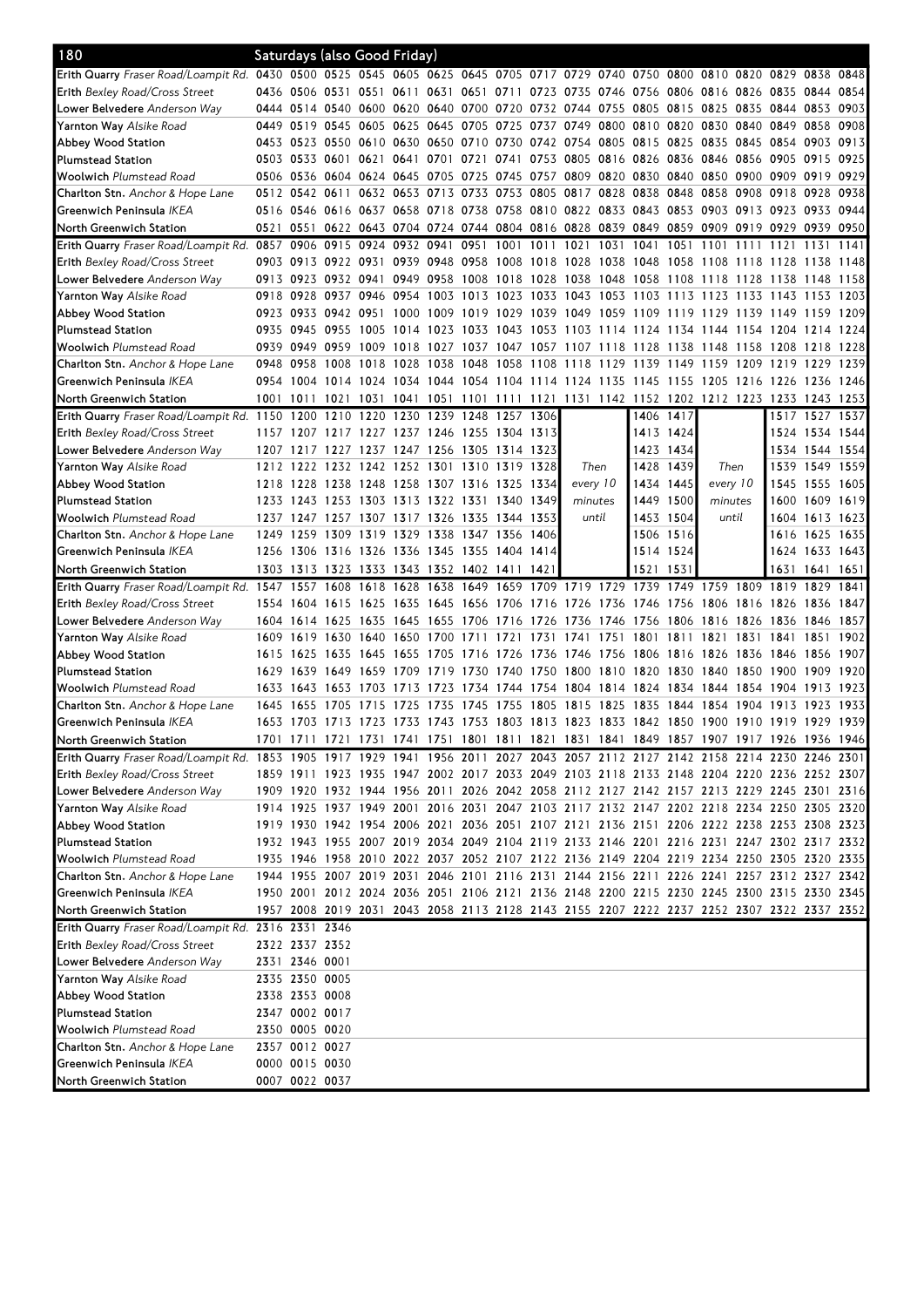| 180                                                                                                             |           |                |                                    |      |           |                          |      |          | Sundays and other Public Holidays (except Christmas Day)    |      |                     |      |      |                                    |                |                                              |           |           |
|-----------------------------------------------------------------------------------------------------------------|-----------|----------------|------------------------------------|------|-----------|--------------------------|------|----------|-------------------------------------------------------------|------|---------------------|------|------|------------------------------------|----------------|----------------------------------------------|-----------|-----------|
| Erith Quarry Fraser Road/Loampit Rd. 0615 0645 0715 0745 0805 0825 0845 0859 0913 0927 0941 0956 1010 1023 1037 |           |                |                                    |      |           |                          |      |          |                                                             |      |                     |      |      |                                    |                |                                              |           | 1337      |
| <b>Erith Bexley Road/Cross Street</b>                                                                           |           | 0621 0651 0721 |                                    | 0751 |           |                          |      |          | 0811 0831 0851 0905 0919 0933 0947 1002 1016 1029 1043      |      |                     |      |      |                                    |                |                                              |           | 1343      |
| Lower Belvedere Anderson Way                                                                                    |           |                |                                    |      |           |                          |      |          | 0629 0659 0729 0759 0819 0839 0900 0914 0928 0942 0956 1011 |      |                     |      |      | 1025 1038 1052                     |                |                                              |           | 1352      |
| <b>Yarnton Way</b> Alsike Road                                                                                  | 0635 0705 |                | 0735 0804                          |      |           |                          |      |          | 0824 0844 0905 0919 0933 0947                               |      | 1001 1016           |      | 1030 | 1043 1057                          |                | Then                                         |           | 1357      |
| Abbey Wood Station                                                                                              |           | 0640 0710      |                                    |      |           |                          |      |          | 0740 0809 0829 0849 0910 0924 0939 0953 1007                |      |                     | 1022 |      | 1036 1049 1103                     |                | every 15                                     |           | 1403      |
| <b>Plumstead Station</b>                                                                                        | 0651 0721 |                | 0751                               |      |           |                          |      |          | 0820 0840 0901 0922 0937 0952 1006 1021 1036                |      |                     |      |      | 1050 1103 1117                     |                | minutes                                      |           | 1417      |
| <b>Woolwich</b> Plumstead Road                                                                                  |           |                |                                    |      |           |                          |      |          | 0654 0724 0754 0823 0843 0904 0925 0941 0956 1010 1025 1040 |      |                     |      |      | 1054 1107 1121                     |                | until                                        |           | 1421      |
| <b>Charlton Stn.</b> Anchor & Hope Lane                                                                         | 0701 0731 |                | 0801                               | 0831 |           | 0852 0913 0935 0951      |      |          | 1006                                                        | 1021 | 1036 1051           |      |      | 1106 1119 1133                     |                |                                              |           | 1433      |
| Greenwich Peninsula <i>IKEA</i>                                                                                 |           | 0705 0735      | 0805                               | 0835 |           |                          |      |          | 0856 0917 0939 0955 1010 1026 1041 1056                     |      |                     |      | 1111 | 1126 1141                          |                |                                              |           | 1441      |
| North Greenwich Station                                                                                         |           | 0711 0741      | 0811                               | 0841 |           |                          |      |          | 0902 0923 0945 1001 1017 1033 1048 1103 1118 1133 1148      |      |                     |      |      |                                    |                |                                              |           | 1448      |
| Erith Quarry Fraser Road/Loampit Rd. 1352 1408                                                                  |           |                |                                    |      |           | 1424 1440 1456 1511 1526 |      |          |                                                             |      | 1656 1711           | 1725 |      |                                    |                | 1739 1753 1807 1822 1837 1852                |           |           |
| Erith Bexley Road/Cross Street                                                                                  |           | 1358 1414      | 1430 1446 1502 1517 1532           |      |           |                          |      |          |                                                             |      | 1702 1717 1731      |      | 1745 | 1759 1813 1828                     |                |                                              | 1843      | 1858      |
| <b>Lower Belvedere</b> Anderson Wav                                                                             |           | 1407 1423      | 1439 1455 1511 1526 1541           |      |           |                          |      |          |                                                             | 1711 |                     |      |      | 1726 1740 1754 1808 1822 1837      |                |                                              | 1852 1907 |           |
| <b>Yarnton Way</b> Alsike Road                                                                                  | 1413 1429 |                | 1445                               | 1501 |           | 1517 1532 1546           |      | Then     |                                                             | 1716 | 1731                | 1745 |      |                                    |                | 1759 1813 1827 1842 1857                     |           | 1912      |
| Abbey Wood Station                                                                                              |           | 1419 1435      | 1451 1507 1523 1537 1551           |      |           |                          |      | every 15 |                                                             | 1721 |                     |      |      |                                    |                | 1736 1750 1804 1818 1832 1847 1902 1917      |           |           |
| <b>Plumstead Station</b>                                                                                        |           | 1433 1449      | 1505                               |      |           | 1520 1536 1550 1604      |      | minutes  |                                                             |      | 1734 1749 1803      |      |      |                                    |                | 1816 1830 1844 1859 1914 1929                |           |           |
| <b>Woolwich</b> Plumstead Road                                                                                  | 1437      | 1453           | 1509 1524 1539 1553 1607           |      |           |                          |      | until    |                                                             |      | 1737 1752 1806      |      |      |                                    |                | 1819 1833 1847 1902 1917 1932                |           |           |
| Charlton Stn. Anchor & Hope Lane                                                                                |           | 1449 1505      | 1520 1535 1549 1603 1617           |      |           |                          |      |          |                                                             |      |                     |      |      | 1747 1802 1816 1828 1842 1856 1911 |                |                                              |           | 1925 1940 |
| Greenwich Peninsula IKEA                                                                                        |           |                | 1457 1512 1527 1542 1556 1610 1624 |      |           |                          |      |          |                                                             |      |                     |      |      |                                    |                | 1754 1808 1820 1832 1846 1900 1915 1929      |           | 1944      |
| North Greenwich Station                                                                                         |           |                | 1504 1519 1534 1549 1603 1617 1631 |      |           |                          |      |          |                                                             | 1801 |                     |      |      |                                    |                | 1815 1827 1839 1853 1907 1922 1936 1951      |           |           |
| Erith Quarry Fraser Road/Loampit Rd. 1907 1923                                                                  |           |                | 1939 1955 2011 2027 2043           |      |           |                          |      |          |                                                             |      |                     |      |      |                                    |                | 2143 2159 2215 2230 2246 2301 2316 2331      |           | 2346      |
| <b>Erith Bexley Road/Cross Street</b>                                                                           |           | 1913 1929      | 1945                               | 2001 |           | 2017 2033                | 2049 |          |                                                             | 2149 | 2205 2221           |      |      |                                    |                | 2236 2252 2307 2322 2337                     |           | 2352      |
| <b>Lower Belvedere</b> Anderson Wav                                                                             | 1922      | 1938           |                                    |      |           | 1954 2010 2026 2042 2058 |      |          |                                                             |      |                     |      |      |                                    |                | 2158 2214 2230 2244 2300 2315 2330 2345 0000 |           |           |
| <b>Yarnton Way</b> Alsike Road                                                                                  | 1927 1943 |                |                                    |      |           | 1959 2015 2031 2047 2102 |      | Then     |                                                             |      |                     |      |      |                                    |                | 2202 2218 2234 2248 2304 2319 2334 2349      |           | 0004      |
| Abbey Wood Station                                                                                              | 1932 1947 |                | 2003                               | 2019 | 2035      | 2051                     | 2106 | every 15 |                                                             | 2206 | 2221                | 2237 | 2251 |                                    | 2307 2322 2337 |                                              | 2352      | 0007      |
| <b>Plumstead Station</b>                                                                                        | 1944      | 1959           | 2014                               |      |           | 2030 2045 2101 2116      |      | minutes  |                                                             | 2216 | 2231                | 2246 | 2300 | 2315 2330 2345                     |                |                                              | 0000      | 0015      |
| <b>Woolwich</b> Plumstead Road                                                                                  | 1947      |                | 2002 2017                          |      |           | 2033 2048 2104 2119      |      | until    |                                                             |      | 2219 2234 2248      |      |      |                                    |                | 2302 2317 2332 2347 0002 0017                |           |           |
| Charlton Stn. Anchor & Hope Lane                                                                                |           | 1955 2010      | 2025                               | 2040 | 2055 2111 |                          | 2126 |          |                                                             |      |                     |      |      |                                    |                | 2226 2240 2254 2308 2323 2338 2353 0008      |           | 0023      |
| Greenwich Peninsula IKEA                                                                                        |           | 1959 2014      | 2029 2044 2059 2114 2129           |      |           |                          |      |          |                                                             |      | 2229 2243 2257 2311 |      |      |                                    |                | 2326 2341 2356 0011                          |           | 0026      |
| North Greenwich Station                                                                                         |           |                | 2005 2020 2035 2050 2105 2120 2135 |      |           |                          |      |          |                                                             |      |                     |      |      |                                    |                | 2235 2249 2303 2317 2332 2347 0002 0017 0032 |           |           |

Operated by Stagecoach London www.londonbusroutes.net 14.5.22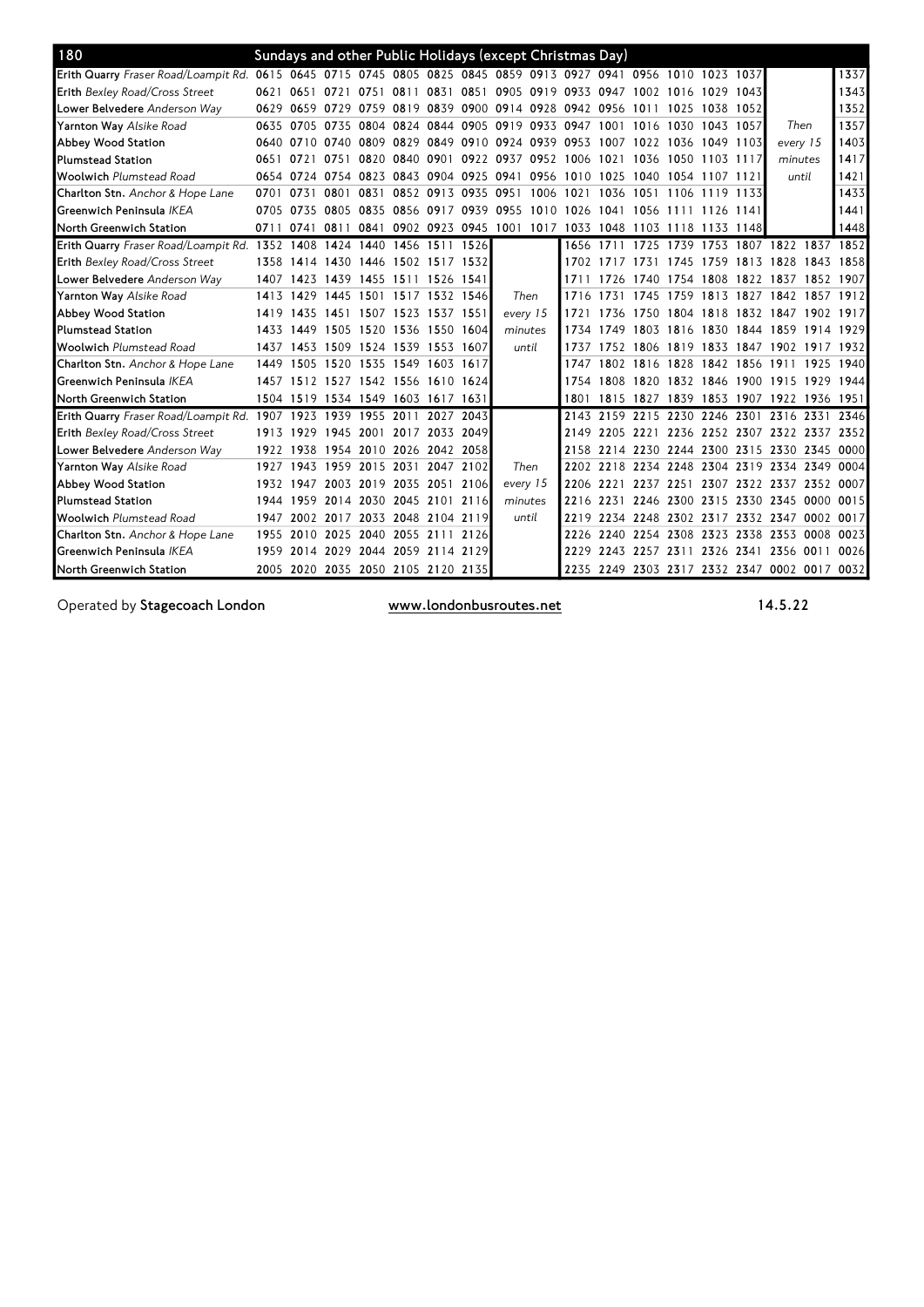## 180 North Greenwich – Woolwich – Erith Quarry

| 180                                                                                    |      | Mondays to Fridays                                |           |                |           |                               |                |                     |       |                                              |      |      |                             |                               |      |      |
|----------------------------------------------------------------------------------------|------|---------------------------------------------------|-----------|----------------|-----------|-------------------------------|----------------|---------------------|-------|----------------------------------------------|------|------|-----------------------------|-------------------------------|------|------|
| North Greenwich Station                                                                |      | 0506 0526 0546 0606 0626 0642 0654 0704 0714 0722 |           |                |           |                               |                |                     |       |                                              |      |      |                             | 0822 0834 0846 0856 0906 0916 |      |      |
| Greenwich Peninsula IKEA                                                               |      | 0510 0530 0550 0610 0631 0647 0659 0710 0720      |           |                |           |                               |                |                     | 0728  |                                              | 0828 |      |                             | 0840 0852 0902 0912           |      | 0922 |
| <b>Charlton Station</b> Woolwich Road                                                  |      | 0514 0534 0554 0614 0635                          |           |                | 0651      |                               | 0703 0714 0724 |                     | 0733  |                                              | 0833 |      |                             | 0845 0857 0907 0917 0927      |      |      |
| Woolwich Arsenal Station                                                               |      | 0522 0542 0603 0624 0645                          |           |                | 0701      | 0713 0724 0735                |                |                     | 0745  | Then                                         | 0845 |      |                             | 0857 0909 0919                | 0928 | 0938 |
| <b>Plumstead Station</b>                                                               | 0526 | 0546<br>0607                                      | 0628      | 0649           | 0706      | 0718 0729 0741                |                |                     | 0751  | every 10                                     | 0851 | 0903 |                             | 0915 0925 0934                |      | 0944 |
| Abbey Wood Station                                                                     | 0535 | 0556<br>0617                                      | 0638      | 0659           |           | 0716 0730 0742 0754           |                |                     | 0804  | minutes                                      | 0904 | 0916 |                             | 0927 0937 0946                |      | 0956 |
| <b>Yarnton Way Alsike Road</b>                                                         | 0539 | 0600<br>0621                                      | 0642      | 0703           | 0721      | 0736                          | 0748 0800      |                     | 0811  | until                                        | 0911 | 0921 |                             | 0932 0942 0951                |      | 1001 |
| Lower Belvedere Anderson Way                                                           | 0545 | 0606 0627                                         |           | 0648 0709      | 0727      | 0742 0754 0806                |                |                     | 0817  |                                              | 0917 | 0927 |                             | 0937 0947 0956                |      | 1006 |
| Erith Bexley Road/Cross Street                                                         | 0554 | 0615 0636 0657 0718 0737 0752 0804 0816           |           |                |           |                               |                |                     | 0827  |                                              | 0927 |      |                             | 0937 0947 0957 1006 1016      |      |      |
| Erith Quarry Fraser Road/Loampit Rd. 0558                                              |      | 0619 0640 0701 0722 0742 0757 0809 0821           |           |                |           |                               |                |                     | 0832  |                                              | 0932 |      |                             | 0942 0952 1002 1011 1021      |      |      |
| North Greenwich Station                                                                | 0925 |                                                   | 1055      | 1105           | 1115      | 1125 1135 1145                |                |                     | 1155  |                                              | 1405 |      |                             | 1414 1424 1434 1444           |      | 1454 |
| Greenwich Peninsula IKEA                                                               | 0931 |                                                   | 1101      | 1111           | 1121      | 1131 1141 1151                |                |                     | 1201  |                                              | 1411 | 1420 |                             | 1430 1440 1450                |      | 1500 |
| <b>Charlton Station</b> Woolwich Road                                                  | 0936 |                                                   | 1106      | 1116           |           | 1126 1136 1146 1156           |                |                     | 1207  |                                              | 141/ | 1426 | 1 <b>4</b> 36 1 <b>4</b> 46 |                               | 1456 | 1506 |
| <b>Woolwich Arsenal Station</b>                                                        | 0947 | Then                                              | 1117      | 1127           | 1137      | 1147                          | 1157 1208      |                     | 1220  | Then                                         | 1430 | 1439 | 1449 1459                   |                               | 1509 | 1519 |
| <b>Plumstead Station</b>                                                               | 0953 | every 10                                          | 1123      | 1133           |           | 1143 1153 1204 1215           |                |                     | -1227 | every 10                                     | 1437 |      |                             | 1446 1456 1506 1516           |      | 1526 |
| Abbey Wood Station                                                                     | 1005 | minutes                                           | 1135      | 1145           |           | 1156 1207 1218 1229           |                |                     | -1241 | minutes                                      | 1451 |      |                             | 1500 1510 1520 1530           |      | 1540 |
| Yarnton Way Alsike Road                                                                | 1010 | until                                             | 1140      | 1150           | 1201      |                               |                | 1212 1223 1234 1246 |       | until                                        | 1456 | 1505 | 1515 1525                   |                               | 1535 | 1545 |
| Lower Belvedere Anderson Way                                                           | 1015 |                                                   | 1145      | 1155           |           | 1206 1217 1228 1239           |                |                     | 1251  |                                              | 1501 |      |                             | 1510 1520 1530 1540           |      | 1550 |
| <b>Erith Bexley Road/Cross Street</b>                                                  | 1025 |                                                   | 1155      | 1206           |           | 1217 1228 1239 1250           |                |                     | 1302  |                                              |      |      |                             | 1512 1521 1531 1541 1551      |      | 1601 |
| Erith Quarry Fraser Road/Loampit Rd.                                                   | 1030 |                                                   | 1200      | 1211           |           | 1222 1233 1244 1255           |                |                     | 1307  |                                              | 1517 |      |                             | 1526 1536 1546 1556           |      | 1606 |
| North Greenwich Station                                                                | 1503 |                                                   | 1553      |                | 1604 1615 |                               |                | 1715                |       | 1725 1735 1745 1755                          |      | 1805 |                             | 1815 1825                     | 1835 | 1845 |
| Greenwich Peninsula IKEA                                                               | 1510 |                                                   | 1600      |                | 1611 1622 |                               |                | 1722                |       | 1732 1742 1752 1802 1812 1822 1832 1842 1851 |      |      |                             |                               |      |      |
| <b>Charlton Station Woolwich Road</b>                                                  | 1516 |                                                   | 1606      | 1617 1628      |           |                               |                | 1728                | 1738  | 1758<br>1748                                 |      |      | 1808 1818 1828 1838         |                               | 1848 | 1857 |
| <b>Woolwich Arsenal Station</b>                                                        | 1529 | Then                                              | 1619      | 1630 1641      |           | Then                          |                | 1741                | 1751  | 1811<br>1801                                 | 1821 |      | 1831 1841 1851              |                               | 1901 | 1910 |
| <b>Plumstead Station</b>                                                               | 1536 | every 10                                          | 1626      | 1637           | 1648      | every 10                      |                | 1748                | 1758  | 1808<br>1818                                 | 1828 |      | 1838 1848 1858              |                               | 1908 | 1916 |
| Abbey Wood Station                                                                     | 1550 | minutes                                           | 1640      | 1651           | 1702      | minutes                       |                | 1802                | 1812  | 1822 1832                                    |      |      |                             | 1842 1852 1902 1912           | 1921 | 1929 |
| <b>Yarnton Way Alsike Road</b>                                                         | 1555 | until                                             | 1645      | 1656           | 1707      | until                         |                | 1807                |       | 1817 1827 1837 1847 1857 1907 1917 1926 1934 |      |      |                             |                               |      |      |
| Lower Belvedere Anderson Way                                                           | 1600 |                                                   |           | 1650 1701 1712 |           |                               |                | 1812                |       | 1822 1832 1842                               |      |      |                             | 1852 1902 1912 1922 1931      |      | 1939 |
| <b>Erith Bexley Road/Cross Street</b>                                                  | 1611 |                                                   | 1701      |                | 1712 1723 |                               |                | 1823                |       | 1832 1842 1852 1902 1912 1922 1932 1941      |      |      |                             |                               |      | 1949 |
| <b>Erith Quarry</b> Fraser Road/Loampit Rd. 1616                                       |      |                                                   | 1706      | 1717           | 1728      |                               |                |                     |       | 1828 1837 1847 1857 1907 1916 1926 1936 1945 |      |      |                             |                               |      | 1953 |
| North Greenwich Station                                                                | 1856 | 1907<br>1917                                      | 1929      | 1941           | 1952      | 2004                          |                | 2017 2032 2047      |       |                                              | 2202 | 2217 |                             | 2232 2247 2303                |      | 2317 |
| Greenwich Peninsula IKEA                                                               | 1902 | 1913<br>1923                                      | 1935      | 1947           | 1958      | 2010 2023 2038                |                |                     | 2053  |                                              | 2208 |      |                             | 2223 2238 2253 2308 2322      |      |      |
| Charlton Station Woolwich Road                                                         | 1908 | 1918<br>1928 1940                                 |           |                |           | 1952 2003 2015 2028 2043 2058 |                |                     |       |                                              | 2213 |      |                             | 2228 2243 2257 2312 2326      |      |      |
| <b>Woolwich Arsenal Station</b>                                                        |      | 1920 1930<br>1940 1951                            |           | 2003           | 2014      |                               | 2026 2039 2054 |                     | 2108  | Then                                         | 2223 |      |                             | 2238 2252 2306 2320 2334      |      |      |
| <b>Plumstead Station</b>                                                               | 1926 | 1936<br>1946                                      | 1957      | 2009           | 2020      | 2031                          |                | 2044 2059           | 2113  | every 15                                     | 2228 |      |                             | 2242 2256 2310 2324           |      | 2338 |
| Abbey Wood Station                                                                     | 1938 | 1948                                              | 1958 2009 | 2021           |           | 2032 2043 2056 2110           |                |                     | 2124  | minutes                                      | 2239 |      |                             | 2252 2305 2319 2333 2347      |      |      |
| <b>Yarnton Way Alsike Road</b>                                                         | 1943 | 1953<br>2003                                      | 2014      | 2026           | 2037      | 2048                          | 2101           | 2115                | 2129  | until                                        | 2244 | 2256 | 2309 2323                   |                               | 2337 | 2351 |
| Lower Belvedere Anderson Way                                                           | 1948 | 1958<br>2008                                      | 2018      | 2030           | 2041      | 2052                          | 2105 2119      |                     | 2133  |                                              | 2248 | 2300 |                             | 2313 2327 2341                |      | 2355 |
| Erith Bexley Road/Cross Street                                                         |      | 1958 2008 2018 2028 2040 2051 2102 2114 2128 2142 |           |                |           |                               |                |                     |       |                                              |      |      |                             | 2257 2309 2321 2335 2349 0003 |      |      |
| Erith Quarry Fraser Road/Loampit Rd. 2002 2012 2022 2032 2044 2055 2106 2118 2132 2146 |      |                                                   |           |                |           |                               |                |                     |       |                                              |      |      |                             | 2301 2313 2325 2339 2353 0007 |      |      |
| North Greenwich Station                                                                | 2332 |                                                   |           | 0047 0101      |           |                               |                |                     |       |                                              |      |      |                             |                               |      |      |
| Greenwich Peninsula IKEA                                                               | 2337 |                                                   |           | 0052 0106      |           |                               |                |                     |       |                                              |      |      |                             |                               |      |      |
| Charlton Station Woolwich Road                                                         | 2341 |                                                   |           | 0056 0110      |           |                               |                |                     |       |                                              |      |      |                             |                               |      |      |
| <b>Woolwich Arsenal Station</b>                                                        | 2349 | Then                                              |           | 0104 0118      |           |                               |                |                     |       |                                              |      |      |                             |                               |      |      |
| Plumstead Station                                                                      | 2353 | every 15                                          |           | 0108 0122      |           |                               |                |                     |       |                                              |      |      |                             |                               |      |      |
| Abbey Wood Station                                                                     | 0002 | minutes                                           | 0117 0131 |                |           |                               |                |                     |       |                                              |      |      |                             |                               |      |      |
| Yarnton Way Alsike Road                                                                | 0006 | until                                             |           | 0121 0135      |           |                               |                |                     |       |                                              |      |      |                             |                               |      |      |
| Lower Belvedere Anderson Way                                                           | 0010 |                                                   |           | 0125 0139      |           |                               |                |                     |       |                                              |      |      |                             |                               |      |      |
| Erith Bexley Road/Cross Street                                                         | 0018 |                                                   |           | 0133 0147      |           |                               |                |                     |       |                                              |      |      |                             |                               |      |      |
| Erith Quarry Fraser Road/Loampit Rd. 0022                                              |      |                                                   |           | 0137 0151      |           |                               |                |                     |       |                                              |      |      |                             |                               |      |      |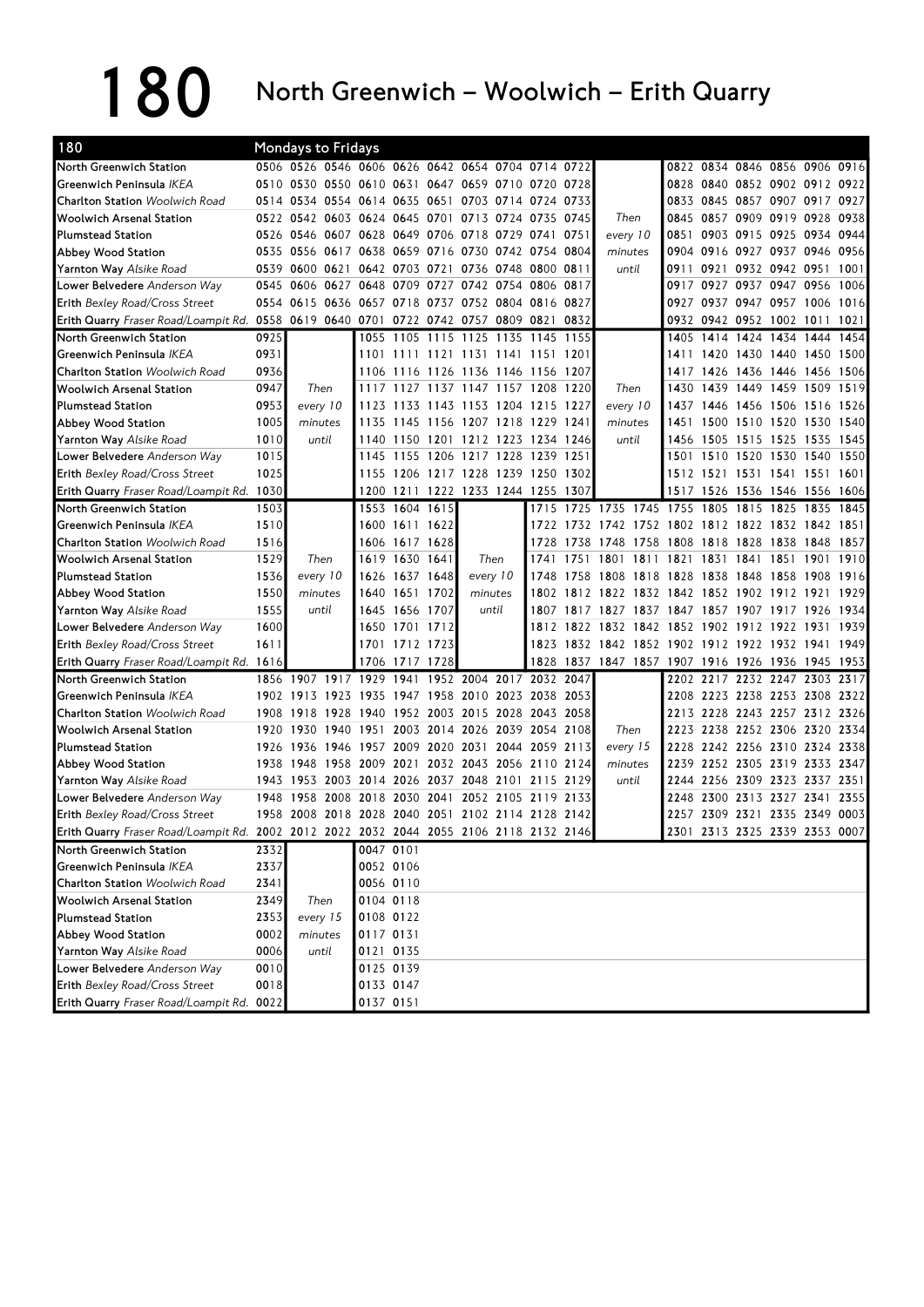| 180                                                                                                                            |      |                |         | Saturdays (also Good Friday)       |      |                     |                                                             |           |                |           |                                                                                           |           |                |                     |                           |           |      |
|--------------------------------------------------------------------------------------------------------------------------------|------|----------------|---------|------------------------------------|------|---------------------|-------------------------------------------------------------|-----------|----------------|-----------|-------------------------------------------------------------------------------------------|-----------|----------------|---------------------|---------------------------|-----------|------|
| North Greenwich Station                                                                                                        |      |                |         |                                    |      |                     | 0506 0536 0606 0636 0655 0714 0734 0754 0807 0818 0831      |           |                |           |                                                                                           |           |                |                     | 0921 0930 0939 0947 09561 |           |      |
| Greenwich Peninsula IKEA                                                                                                       |      |                |         |                                    |      |                     | 0510 0540 0610 0640 0659 0719 0739 0759 0812 0823 0836      |           |                |           |                                                                                           |           |                |                     | 0926 0935 0944 0952 1001  |           |      |
| <b>Charlton Station Woolwich Road</b>                                                                                          |      |                |         |                                    |      |                     | 0514 0544 0614 0644 0703 0723 0743 0803 0816 0828 0841      |           |                |           |                                                                                           |           | 0931           |                     | 0940 0949 0957            |           | 1006 |
| Woolwich Arsenal Station                                                                                                       |      |                |         | 0522 0552 0622 0652 0711           |      | 0731                | 0751                                                        | 0812 0825 | 0838 0851      |           | Then                                                                                      |           | 0941           | 0950 0959           |                           | 1007      | 1017 |
| <b>Plumstead Station</b>                                                                                                       |      |                |         |                                    |      |                     | 0526 0556 0626 0656 0715 0735 0755 0816 0830 0843 0856      |           |                |           | every 10                                                                                  |           | 0946           |                     | 0955 1004 1013            |           | 1023 |
| Abbey Wood Station                                                                                                             |      |                |         |                                    |      |                     | 0535 0605 0635 0705 0724 0744 0805 0826 0840                |           | 0853 0906      |           | minutes                                                                                   |           | 0956           |                     | 1005 1015 1025            |           | 1035 |
| <b>Yarnton Way</b> Alsike Road                                                                                                 |      |                |         |                                    |      |                     | 0539 0609 0639 0709 0728 0748 0809 0830 0844                |           | 0857 0910      |           | until                                                                                     |           | 1000           |                     | 1010 1020 1030 1040       |           |      |
| Lower Belvedere Anderson Way                                                                                                   | 0544 | 0614           |         | 0644 0714                          |      | 0733 0753 0814      |                                                             | 0835 0849 | 0902 0915      |           |                                                                                           |           | 1005           |                     | 1015 1025 1035 1045       |           |      |
| <b>Erith Bexley Road/Cross Street</b>                                                                                          |      |                |         |                                    |      |                     | 0553 0623 0653 0723 0743 0804 0825 0846 0900                |           | 0913 0926      |           |                                                                                           |           |                |                     | 1016 1026 1036 1046 1056  |           |      |
| Erith Quarry Fraser Road/Loampit Rd. 0557 0627 0657 0727 0748 0809                                                             |      |                |         |                                    |      |                     | 0830 0851 0905                                              |           | 0918 0931      |           |                                                                                           |           |                | 1021 1031 1041      |                           | 1051      | 1101 |
| North Greenwich Station                                                                                                        | 1004 |                |         |                                    |      |                     | 1124 1134 1144 1154 1204 1215                               |           |                |           | 1225 1235 1245 1255 1305                                                                  |           |                | 1315 1325           |                           | 1335      | 1345 |
| Greenwich Peninsula IKEA                                                                                                       | 1010 |                |         |                                    |      |                     |                                                             |           |                |           | 1130 1140 1150 1200 1210 1221 1231 1241 1251 1301 1311                                    |           |                | 1321 1331           |                           | 1341      | 1351 |
| <b>Charlton Station</b> Woolwich Road                                                                                          | 1016 |                |         |                                    |      |                     |                                                             |           |                |           | 1136 1146 1156 1206 1216 1227 1237 1247 1257 1307 1317 1327 1337 1347                     |           |                |                     |                           |           | 1357 |
| Woolwich Arsenal Station                                                                                                       | 1027 |                | Then    | 1147                               |      |                     | 1157 1208 1218 1228 1239                                    |           | 1249 1300 1310 |           |                                                                                           |           |                | 1320 1330 1340 1350 |                           | 1400      | 1410 |
| <b>Plumstead Station</b>                                                                                                       | 1033 | every 10       |         | 1153                               | 1203 |                     | 1214 1224 1234 1245                                         |           | 1255 1306 1316 |           |                                                                                           |           | 1326 1336 1346 |                     | 1356                      | 1406      | 1416 |
| Abbey Wood Station                                                                                                             | 1045 |                | minutes | 1205                               | 1215 | 1227                | 1237                                                        | 1247 1258 | 1308           | 1319 1329 |                                                                                           | 1339      | 1349           | 1359                | 1409                      | 1419      | 1429 |
| <b>Yarnton Way</b> Alsike Road                                                                                                 | 1050 | until          |         | 1210                               | 1220 |                     |                                                             |           |                |           | 1232 1242 1252 1303 1313 1324 1334 1344 1354 1404 1414 1424                               |           |                |                     |                           |           | 1434 |
| Lower Belvedere Anderson Way                                                                                                   | 1055 |                |         | 1215                               |      |                     | 1225 1237 1247 1257 1308 1318 1329 1339                     |           |                |           |                                                                                           | 1349 1359 |                | 1409                | 1419                      | 1429      | 1439 |
| Erith Bexley Road/Cross Street                                                                                                 | 1106 |                |         |                                    |      |                     |                                                             |           |                |           | 1226 1236 1248 1300 1310 1321 1331 1342 1352 1402 1411 1421 1431 1441                     |           |                |                     |                           |           | 1451 |
| Erith Quarry Fraser Road/Loampit Rd. 1111                                                                                      |      |                |         | 1231                               |      |                     |                                                             |           |                |           | 1242 1254 1306 1316 1327 1337 1348 1358 1408 1417 1427 1437 1447 1457                     |           |                |                     |                           |           |      |
| North Greenwich Station                                                                                                        |      | 1355 1405 1415 |         | 1425                               |      |                     |                                                             |           |                |           | 1435 1445 1455 1505 1515 1525 1535 1545 1555 1605 1615                                    |           |                |                     |                           |           | 1715 |
| Greenwich Peninsula IKEA                                                                                                       |      | 1402 1412      |         |                                    |      |                     |                                                             |           |                |           | 1422 1432 1442 1452 1502 1512 1522 1532 1542 1552 1602 1612 1622                          |           |                |                     |                           |           | 1722 |
| <b>Charlton Station</b> Woolwich Road                                                                                          |      | 1408 1418      | 1428    |                                    |      |                     | 1438 1448 1458 1508 1518 1528                               |           | 1538 1548 1558 |           |                                                                                           |           | 1608 1618 1628 |                     |                           |           | 1728 |
| Woolwich Arsenal Station                                                                                                       | 1421 | 1431           | 1441    | 1451                               | 1501 |                     | 1511 1521 1531 1541                                         |           |                |           | 1552 1602 1612 1622 1632 1642                                                             |           |                |                     | Then                      |           | 1742 |
| <b>Plumstead Station</b>                                                                                                       |      |                |         |                                    |      |                     | 1427 1437 1447 1457 1507 1517 1527 1537 1547 1558 1608 1618 |           |                |           |                                                                                           |           | 1628 1638 1648 |                     | every 10                  |           | 1748 |
| Abbey Wood Station                                                                                                             |      | 1440 1450      |         |                                    |      |                     |                                                             |           |                |           | 1500 1510 1520 1530 1540 1550 1601 1612 1622 1632 1642 1652 1702                          |           |                |                     | minutes                   |           | 1802 |
| <b>Yarnton Way</b> Alsike Road                                                                                                 |      | 1445 1455      | 1505    |                                    |      |                     | 1515 1525 1535 1545 1555 1606 1617 1627 1637                |           |                |           |                                                                                           | 1647 1657 |                | 1707                | until                     |           | 1807 |
| Lower Belvedere Anderson Way                                                                                                   |      |                |         |                                    |      |                     | 1450 1500 1510 1520 1530 1540 1550 1600 1611 1622 1632 1642 |           |                |           |                                                                                           |           | 1652 1702 1712 |                     |                           |           | 1812 |
| <b>Erith</b> Bexley Road/Cross Street                                                                                          |      |                |         |                                    |      |                     | 1502 1512 1522 1532 1542 1553 1603 1613 1624 1635 1645 1655 |           |                |           |                                                                                           | 1705      | 1715 1724      |                     |                           |           | 1824 |
| Erith Quarry Fraser Road/Loampit Rd. 1508 1518 1528 1538 1548 1559 1609                                                        |      |                |         |                                    |      |                     |                                                             |           |                |           | 1619 1630 1641 1651 1700 1710 1720                                                        |           |                | 1729                |                           |           | 1829 |
| North Greenwich Station                                                                                                        |      | 1725 1735      | 1745    |                                    |      | 1755 1805 1815 1825 |                                                             | 1835 1845 | 1856           | 1908 1921 |                                                                                           | 1934      | 1948           |                     | 2003 2018 2033 2047       |           |      |
| Greenwich Peninsula IKEA                                                                                                       |      |                |         |                                    |      |                     |                                                             |           |                |           | 1732 1742 1752 1802 1812 1822 1832 1842 1852 1903 1915 1928 1941 1954 2009 2024 2039      |           |                |                     |                           |           | 2053 |
| <b>Charlton Station Woolwich Road</b>                                                                                          |      | 1738 1748      | 1758    | 1808                               | 1818 | 1828                | 1838 1848 1858                                              |           | 1908 1920 1933 |           |                                                                                           | 1946      | 1959           | 2014 2029           |                           | 2044      | 2058 |
| Woolwich Arsenal Station                                                                                                       |      | 1752 1802      |         | 1812 1822 1832 1842 1851           |      |                     |                                                             | 1901 1911 | 1921           | 1933      | 1945                                                                                      | 1957      | 2010           | 2025 2040           |                           | 2055      | 2109 |
| Plumstead Station                                                                                                              |      | 1758 1808      | 1818    | 1828                               | 1838 | 1848                | 1857 1907 1917 1927 1939 1951                               |           |                |           |                                                                                           | 2003      | 2016           | 2031 2046           |                           | 2101      | 2115 |
| Abbey Wood Station                                                                                                             |      |                |         |                                    |      |                     | 1812 1822 1832 1842 1852 1902 1910 1920 1930                |           |                |           | 1940 1952 2004 2016 2028 2043 2058                                                        |           |                |                     |                           | 2112 2126 |      |
| <b>Yarnton Way</b> Alsike Road                                                                                                 |      |                |         | 1817 1827 1837 1847 1857 1907 1915 |      |                     |                                                             | 1925 1935 | 1945 1957 2009 |           |                                                                                           | 2021      |                | 2033 2048 2103      |                           | 2117      | 2131 |
| Lower Belvedere Anderson Way                                                                                                   |      |                |         | 1822 1832 1842 1852 1902           |      | 1911                | 1919 1929 1939                                              |           | 1949           | 2001      | 2013                                                                                      | 2025      | 2037           |                     | 2052 2107                 | 2121      | 2135 |
| <b>Erith Bexley Road/Cross Street</b>                                                                                          |      |                |         |                                    |      |                     |                                                             |           |                |           | 1832 1842 1852 1902 1912 1921 1929 1939 1949 1959 2011 2023 2035 2047 2102 2116 2130 2144 |           |                |                     |                           |           |      |
| Erith Quarry Fraser Road/Loampit Rd. 1837 1847 1857 1907 1917 1925 1933 1943 1953 2003 2015 2027 2039 2051 2106 2120 2134 2148 |      |                |         |                                    |      |                     |                                                             |           |                |           |                                                                                           |           |                |                     |                           |           |      |
| North Greenwich Station                                                                                                        |      |                |         |                                    |      |                     |                                                             |           |                |           | 2102 2117 2132 2146 2201 2216 2231 2246 2302 2317 2332 2347 0001 0016 0031 0046 0101      |           |                |                     |                           |           |      |
| Greenwich Peninsula <i>IKEA</i>                                                                                                |      |                |         |                                    |      |                     |                                                             |           |                |           | 2108 2123 2138 2152 2207 2222 2237 2252 2308 2323 2338 2353 0007 0022 0037 0052 0107      |           |                |                     |                           |           |      |
| <b>Charlton Station</b> Woolwich Road                                                                                          |      |                |         |                                    |      |                     |                                                             |           |                |           | 2113 2128 2143 2157 2211 2226 2241 2256 2312 2327 2342 2357 0011 0026 0041 0056 0111      |           |                |                     |                           |           |      |
| Woolwich Arsenal Station                                                                                                       |      |                |         |                                    |      |                     |                                                             |           |                |           | 2123 2138 2153 2207 2220 2235 2250 2305 2321 2336 2351 0006 0020 0035 0050 0105 0120      |           |                |                     |                           |           |      |
| Plumstead Station                                                                                                              |      |                |         |                                    |      |                     |                                                             |           |                |           | 2129 2144 2159 2212 2224 2239 2254 2309 2325 2340 2355 0010 0024 0039 0054 0109 0124      |           |                |                     |                           |           |      |
| Abbey Wood Station                                                                                                             |      |                |         |                                    |      |                     |                                                             |           |                |           | 2140 2155 2210 2222 2234 2249 2304 2319 2335 2350 0005 0020 0034 0049 0104 0119 0134      |           |                |                     |                           |           |      |
| <b>Yarnton Way</b> Alsike Road                                                                                                 |      |                |         |                                    |      |                     |                                                             |           |                |           | 2145 2159 2214 2226 2238 2253 2308 2323 2339 2354 0009 0024 0038 0053 0108 0123 0138      |           |                |                     |                           |           |      |
| Lower Belvedere Anderson Way                                                                                                   |      |                |         |                                    |      |                     |                                                             |           |                |           | 2149 2203 2218 2230 2242 2257 2312 2327 2343 2358 0013 0028 0042 0057 0112 0127 0142      |           |                |                     |                           |           |      |
| Erith Bexley Road/Cross Street                                                                                                 |      |                |         |                                    |      |                     |                                                             |           |                |           | 2158 2212 2227 2239 2251 2306 2321 2336 2352 0007 0022 0037 0051 0106 0121 0136 0151      |           |                |                     |                           |           |      |
| Erith Quarry Fraser Road/Loampit Rd. 2202 2216 2231 2243 2255 2310 2325 2340 2356 0011 0026 0041 0055 0110 0125 0140 0155      |      |                |         |                                    |      |                     |                                                             |           |                |           |                                                                                           |           |                |                     |                           |           |      |